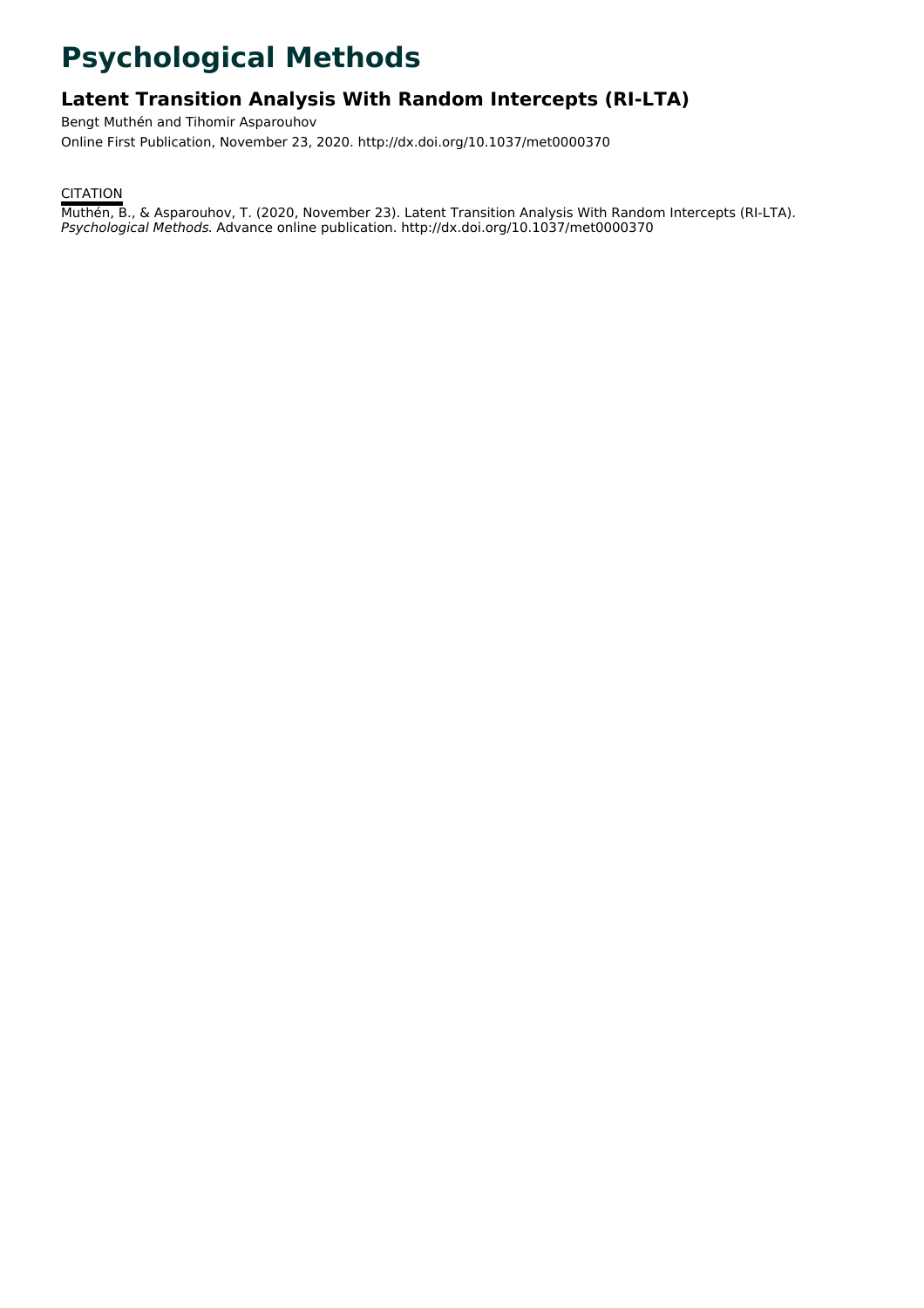

© 2020 American Psychological Association ISSN: 1082-989X

https://doi.org[/10.1037/met0000370](https://doi.org/10.1037/met0000370)

# Latent Transition Analysis With Random Intercepts (RI-LTA)

Bengt Muthén and Tihomir Asparouhov Mplus, Los Angeles, California

#### *Abstract*

This article demonstrates that the regular LTA model is unnecessarily restrictive and that an alternative model is readily available that typically fits the data much better, leads to better estimates of the transition probabilities, and extracts new information from the data. By allowing random intercept variation in the model, between-subject variation is separated from the within-subject latent class transitions over time allowing a clearer interpretation of the data. Analysis of two examples from the literature demonstrates the advantages of random intercept LTA. Model variations include Mover-Stayer analysis, measurement invariance analysis, and analysis with covariates.

#### *Translational Abstract*

Modeling with latent classes over time is a common approach in psychology when studying the development of for example mental states of happiness or depression over time. Latent transition analysis is a well-known approach for this purpose. A better statistical approach is presented here which represents the data better and more correctly assesses change and stability over time. Interpretations of psychological change processes are changed by this new methodology. Earlier LTA findings need to be revisited.

*Keywords:* hidden Markov, mixtures, transition probabilities, latent trait–state, measurement noninvariance

Latent transition analysis (LTA) is frequently used in longitudinal studies to characterize changes over time in latent discrete states, also referred to as latent classes (see, e.g., Collins & Lanza, 2010; Collins et al., 1992; Graham et al., 1991; Kaplan, 2008; Langeheine & van de Pol, 2002; Lanza & Collins, 2008; Mooijaart, 1998; Reboussin et al., 1998). The regular LTA model is, however, unnecessarily restrictive and an alternative model is readily available that typically fits the data much better, leads to better estimates of the transition probabilities, and extracts new information from the data.

The regular LTA is represented as a single-level, wide-format model. The alternative LTA model draws on the multilevel modeling idea of separating between-subject variation from withinsubject variation. From a multilevel perspective, viewing time as the within level and subject as the between level, the latent class transitions are represented on the within level whereas the between level captures the variability across subjects. Essential parts of this

Tihomir Asparouhov  $\blacksquare$  https://orcid.org/0000-0002-6147-9786

Bengt Muthén is a co-developer of the Mplus software used in the article. Tihomir Asparouhov is a senior statistician employed by the Muthén & Muthén company that distributes Mplus.

We are indebted to Michael Eid, David Kaplan, and Stephanie Lanza for providing their data sets used in the article. We thank Michael Eid, Ellen Hamaker, and Mårten Schultzberg for helpful comments. Noah Hastings provided excellent support with tables and figures.

Correspondence concerning this article should be addressed to Bengt Muthén, 3463 Stoner Avenue, Los Angeles, CA 90066, United States. Email: [bmuthen@statmodel.com](mailto:bmuthen@statmodel.com)

multilevel idea, however, can be represented in a single-level model in line with the regular LTA model. Such an alternative single-level LTA model will be referred to as random intercept LTA (RI-LTA) because a key focus is allowing for variation across subjects represented by random intercepts.

The article is structured as follows. The Regular LTA section describes the regular single-level LTA model and gives a critique of it. The Random Intercept LTA (RI-LTA) section proposes the RI-LTA model. The Related Models: A Multilevel Perspective section places the proposed model in the context of other multilevel models with multiple indicators of latent variables. The Monte Carlo Simulation section provides a Monte Carlo study to investigate estimation of the new model. The Analysis of Two Examples section shows applications of RI-LTA to two data sets. The Discussion section concludes with a discussion of computational aspects, other model variations, and the need for further research.

#### **Regular LTA**

Figure 1 and Figure 2 show model diagrams for two types of regular LTA models. In Figure 1 there is one binary indicator measured at five time points and in Figure 2 there are two binary indicators measured at three time points.

The regular LTA model has three parts. (a) The part for the latent class variable  $C<sub>t</sub>$  at the first time point describes the initial status probabilities for the Time 1 latent classes,  $P(C_1)$ . (b) The transition part describes the conditional probabilities of the latent class variable  $C_t$  at time  $t$  given the latent classes at time  $t-1$ ,  $P(C_2 | C_1)$ ,  $P(C_3 | C_2)$ , and so forth. Note that regular LTA allows only lag-1 relationships among the latent class variables, that is,  $C_t$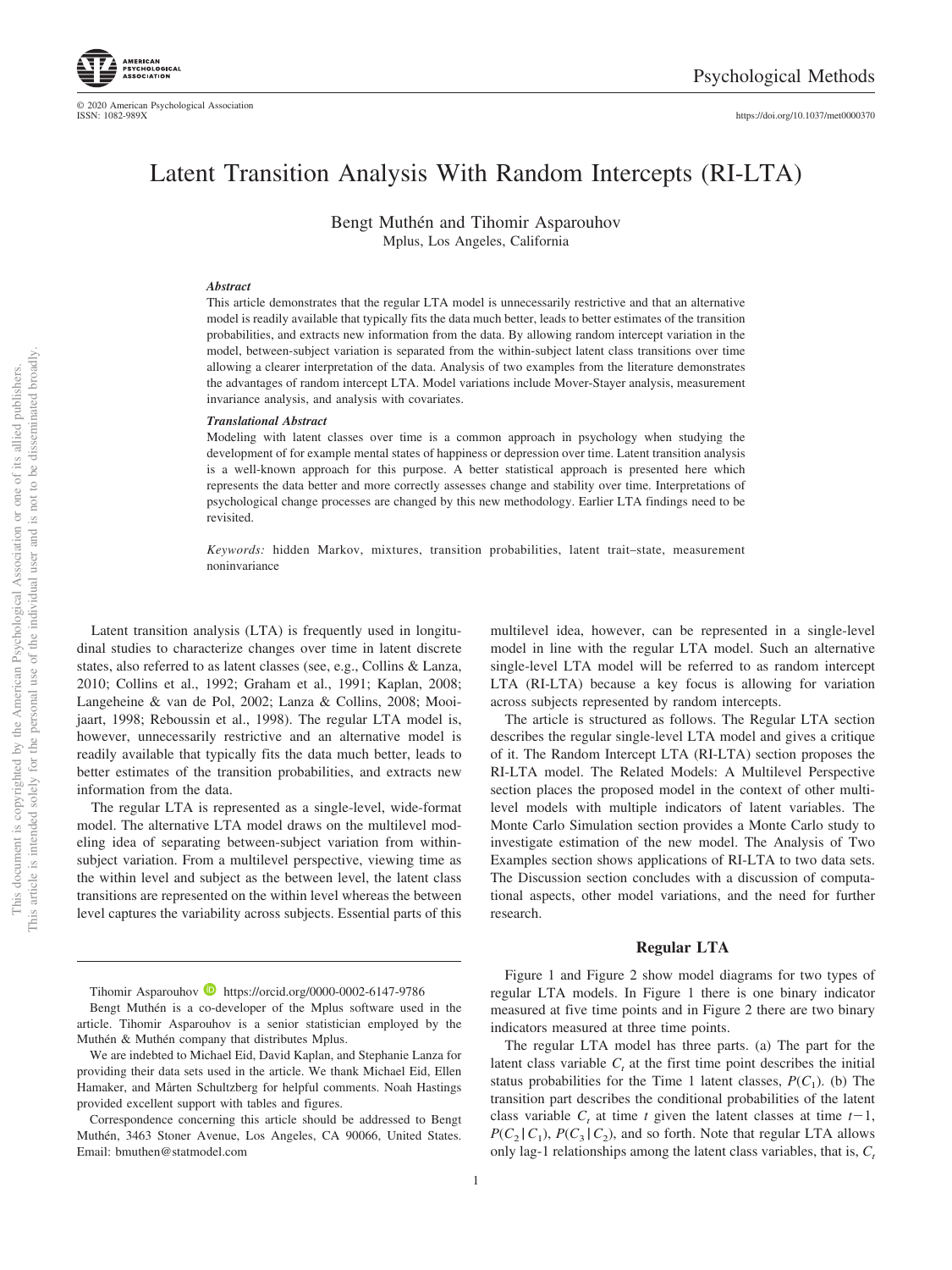*LTA for One Binary Item at Five Time Points (Squares Denote Observed Variables and Circles Latent Variables)*



is influenced only by  $C_{t-1}$ , not *C* at any earlier time point. This is known as the Markov property. Stationarity, that is, invariance across time of the transition probabilities, is sometimes imposed. (c) The measurement part specifies the conditional probabilities  $P(U_t | C_t)$  of the categorical latent class indicators  $U_t$  given the latent classes of  $C_t$  where the different latent class indicators  $U_t$  at time point *t* are independent conditioned on their respective latent class variable  $C_t$ . The latent class indicators  $U_t$  are typically assumed to be influenced only by  $C_t$ , the latent class variable at the same time point. Furthermore, measurement invariance for all latent class indicators is typically applied across all the time points. The model implies that the correlations across time for the latent class indicators are fully explained by the correlations among the latent class variables. Regular LTA is typically estimated using maximum-likelihood (ML) although Bayesian estimation can also be used.

Consider the parameters of the model represented in Figure 1. With two latent classes, this model has five parameters for the stationary version and 11 for the nonstationary version: one initial status parameter  $P(C_1 = 1)$  with two transition parameters for the stationary model;  $P(C_t = 1 | C_{t-1} = 1), P(C_t = 1 | C_{t-1} = 2)$ , and with eight transition parameters for the nonstationary model, obtained as two times the four transitions; and two measurement parameters corresponding to the conditional probabilities  $P(U_t =$  $1 | C_t = 1$  and  $P(U_t = 1 | C_t = 2)$ . The five binary outcomes contribute  $2^5 - 1 = 31$  pieces of information, that is, the unrestricted model for the five binary outcomes has  $2^5 - 1 = 31$ parameters. With a large enough sample and a small enough total number of latent class indicators, it is possible to test fit between the observed and estimated frequency tables. This uses a likelihood-ratio or a Pearson chi-square test of the LTA model

# **Figure 2** *LTA for Two Binary Items at Three Time Points*



against the unrestricted model with degrees of freedom equal to the difference in the number of parameters for the unrestricted model and the LTA model. In other cases, model fit has to be assessed in more limited ways, for example, via univariate and bivariate marginal frequency tables. The decision on the number of latent classes to use is typically based on BIC (Schwarz, 1978).

As an example, Table 1 gives the estimates for a life satisfaction example of Langeheine and van de Pol (2002) which corresponds to the Figure 1 model. Survey respondents were asked, "How satisfied are you on the whole with your life" with answer categories unsatisfied and satisfied. A two-class model was considered with classes labeled the same way as the answer categories.

The top part of the table shows the measurement parameters as the conditional probabilities of an unsatisfied/satisfied answer given membership in an unsatisfied/satisfied latent class. Each row shows the probabilities for the observed responses for the two latent classes. For each row, the large difference in these probabilities shows that the latent class indicators clearly discriminate between the two latent classes. The off-diagonal probabilities can be seen in the context of "measurement error" in that membership in a certain class does not necessitate an answer in the corresponding response category (Wiggins, 1973) but the probabilities are less than one. This discrepancy between latent and observed categories is a key feature of LTA and has given rise to the name hidden Markov modeling (see, e.g., MacDonald & Zucchini, 1997).

The bottom parts of the table show estimates for the latent classes. The latent class probabilities at the initial time point are estimated as 0.395 for the unsatisfied class and 0.605 for the satisfied class. The probability of staying in the same class between Time 1 and Time 2 is high, estimated as 1.000 and 0.874 for the unsatisfied and satisfied class, respectively. The latent class probabilities at the second time point are obtained as follows from the latent class probabilities at the first time point and the transition probabilities.

$$
Unsatisfied: \quad 0.395 \times 1.000 + 0.605 \times 0.126 = 0.471 \quad (1)
$$

*Satisfied*:  $0.605 \times 0.874 + 0.395 \times 0.000 = 0.529.$  (2)

The transition probabilities for the other three transitions are of similar magnitude (although a test rejects invariance/stationarity).

The regular LTA model is analyzed in a single-level, wide format. It can, however, be viewed as a two-level model where time represents the within level (Level 1) and subject represents

| aвı |  |
|-----|--|
|-----|--|

*LTA Estimates for the Life Satisfaction Example*

| Observed<br>response | Measurement probabilities<br>Latent class<br>Unsatisfied       | Latent class<br>Satisfied |
|----------------------|----------------------------------------------------------------|---------------------------|
| Unsatisfied          | 0.855                                                          | 0.163                     |
| Satisfied            | 0.145                                                          | 0.837                     |
|                      | Time 1 latent class probabilities                              |                           |
| Latent class         | Unsatisfied: 0.395                                             | Satisfied: 0.605          |
|                      | Transition probabilities for Time 1 (rows) to Time 2 (columns) |                           |
| Latent class         | Unsatisfied                                                    | Satisfied                 |
| Unsatisfied          | 1.000                                                          | 0.000                     |
| Satisfied            | 0.126                                                          | 0.874                     |

**Figure 1**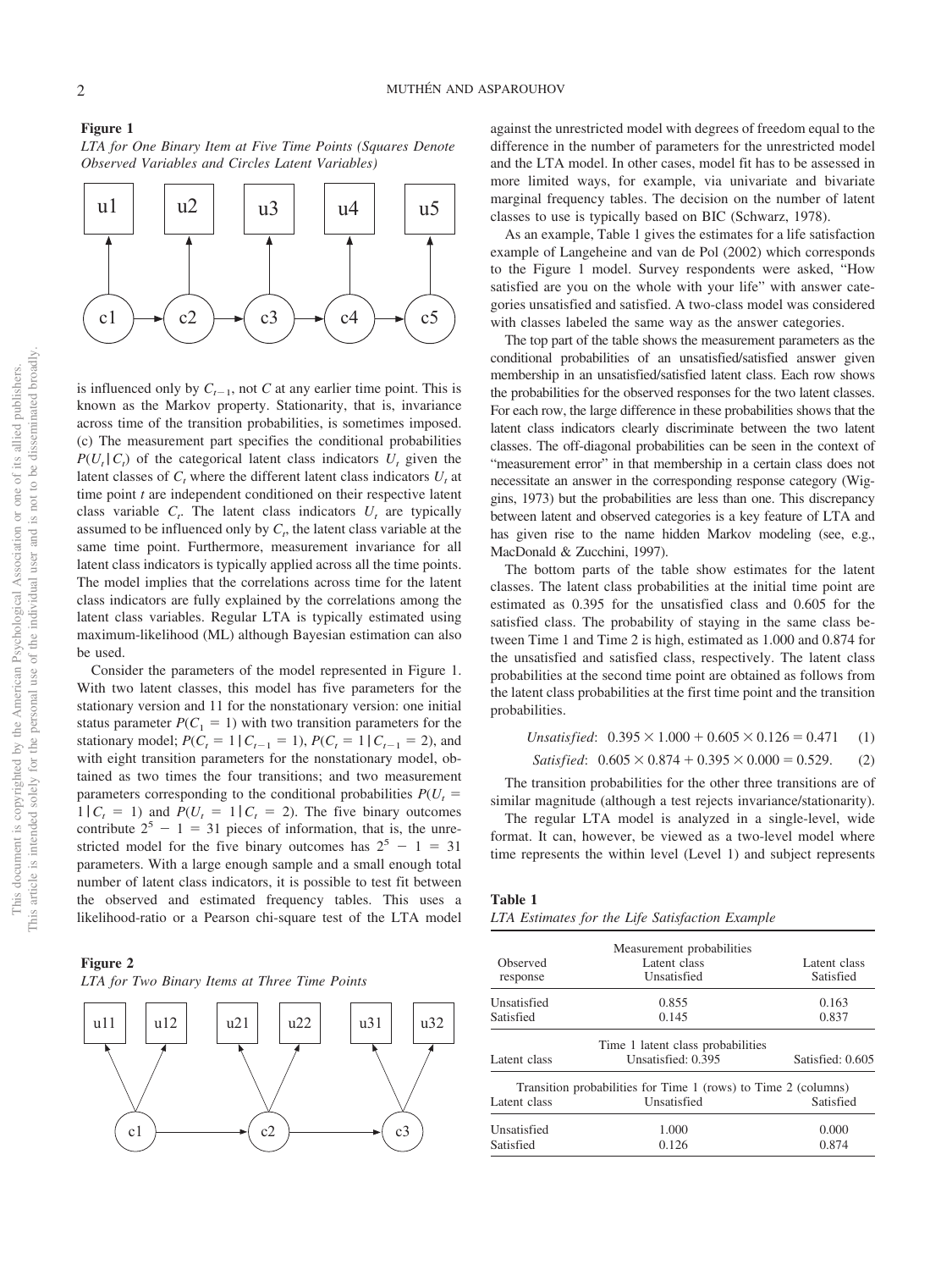RI-LTA 3

the between level (Level 2). In line with general two-level modeling, it is therefore important to separate between-level variation across subjects from within-level, across-time latent transitions. It is essential to remove between-subject differences that are stable over time from the within-subject process which is of primary interest. This general idea appears in several contexts with continuous observed and latent variables. For example, latent trait–state modeling (see, e.g., Cole et al., 2005; Eid et al., 2017; Kenny & Zautra, 1995) refers to the stable between-subject differences as a latent trait, a continuous latent variable. A related example is cross-lagged panel modeling (CLPM) where Hamaker et al. (2015) strongly advocates for separating out the stable between-subject differences referred to as random intercepts so that the crosslagged relationships across time can be studied without interference of those between-subject differences. This is named the RI-CLPM approach and is the inspiration for the current paper. The idea of separating trait and states can be clearly seen in the Kenny-Zautra model shown in Figure 3. The latent trait is referred to as "*T*" and the latent states as "*S*" while the observed outcomes are denoted "*Y*" (other literature refers to this modeling as latent state-trait and defines states as the sum of the trait and the occasion-specific latent variables; see, e.g., Eid & Langeheine, 1999). Each observed outcome is the sum of trait, state, and a residual seen as measurement error. The key feature is that the latent trait influences the observed outcomes and not the latent states. In this way, the states are free of trait influence which means that the relationships between the states are not affected by stable differences between subjects.

The aim of the current article is similar to the literature just cited, building on the idea of a stable trait in Kenny and Zautra (1995) and extracting between-subject variation in Hamaker et al. (2015). These two articles discuss continuous outcomes where you can split each outcome into a between and a within component of variation. This article considers categorical variables where this split is more challenging. The split of the variation in the continuous-outcome case, however, is the same as using random intercept modeling and it is the random intercept idea that connects

#### **Figure 3**





t

*Note*. t represents a latent trait variable, y1-y5 represent observed variables, s1-s5 represent continuous latent state variables.

the continuous and categorical cases. The random intercept idea is common in the statistics and econometrics literature as a general way of representing unobserved heterogeneity (see, e.g., Fitzmaurice et al., 2011; Wooldridge, 2002). For categorical latent and observed variables, Eid and Langeheine (1999, 2003) consider latent trait–state modeling with a lag-1 structure for occasionspecific latent class variables which together with latent class variable traits contribute to the categorical outcomes. This is a type of latent transition model that uses a random intercept notion although not portrayed as such. Judging from the last two decades of applied LTA articles, however, the Eid-Langeheine model appears to have been overlooked and not adopted in latent transition analysis practice but will be one of the models studied here.

This article focuses on the following two key aspects. First, it is of interest to study how much the latent transition probabilities are distorted in regular LTA when stable between-subject differences are ignored. Second, because LTA typically considers several indicators of the latent class variables, it is important to correctly assess the measurement quality of the indicators.

To summarize, because regular LTA does not separate out stable between-subject differences, it suffers from the risk of distorted estimates of the model's parameters, especially the transition probabilities. The alternative of random intercept LTA aims to avoid this distortion while staying in the single-level, wide analysis format.

# **Random Intercept LTA (RI-LTA)**

# **Continuous Random Intercept**

Figure 4 shows two versions of continuous random intercept LTA (RI-LTA) for two binary latent class indicators measured at three time points. Here, *f*1, *f*2, and *f* are continuous latent variables (factors) where the loadings  $\lambda$  capture their different influence on the two latent class indicators. Each indicator's loading is held equal across time. In the top part of Figure 4, each latent class indicator has its own random intercept, *f*1, and *f*2, whereas in the bottom part of the figure, the indicators share the same random intercept factor *f* that has different effects on the two indicators. With many indicators, allowing each indicator to have its own random intercept makes the model unnecessarily complex and computationally cumbersome. This is discussed further in the section Related Models: A Multilevel Perspective.

The focus of the article is the proposed single-factor model in the bottom part of Figure 4. It is in the spirit of the Kenny-Zautra latent trait–state model for continuous observed and latent variables shown in Figure 3. Between-subject variation in the *u* outcomes is represented by a random intercept factor and the  $c_1-c_3$ model part represents the within-subject variation across time.

Formally presented, a single-factor continuous random intercept model version expressed in logit terms uses the following parameterization for a binary latent class indicator  $U_{rit}$  for indicator  $r$ , subject *i*, and time *t* measuring the latent class variable  $C_i$  for subject *i* and time *t* for class *j*,

$$
logit[P(U_{rit} = 1 | C_{it} = j, f_i)] = \alpha_{rj} + \lambda_r f_i,
$$
 (3)

<span id="page-3-0"></span>where  $\alpha_{ri}$  represent parameters that vary over latent class indicators and latent classes and *fi* represent a subject-specific random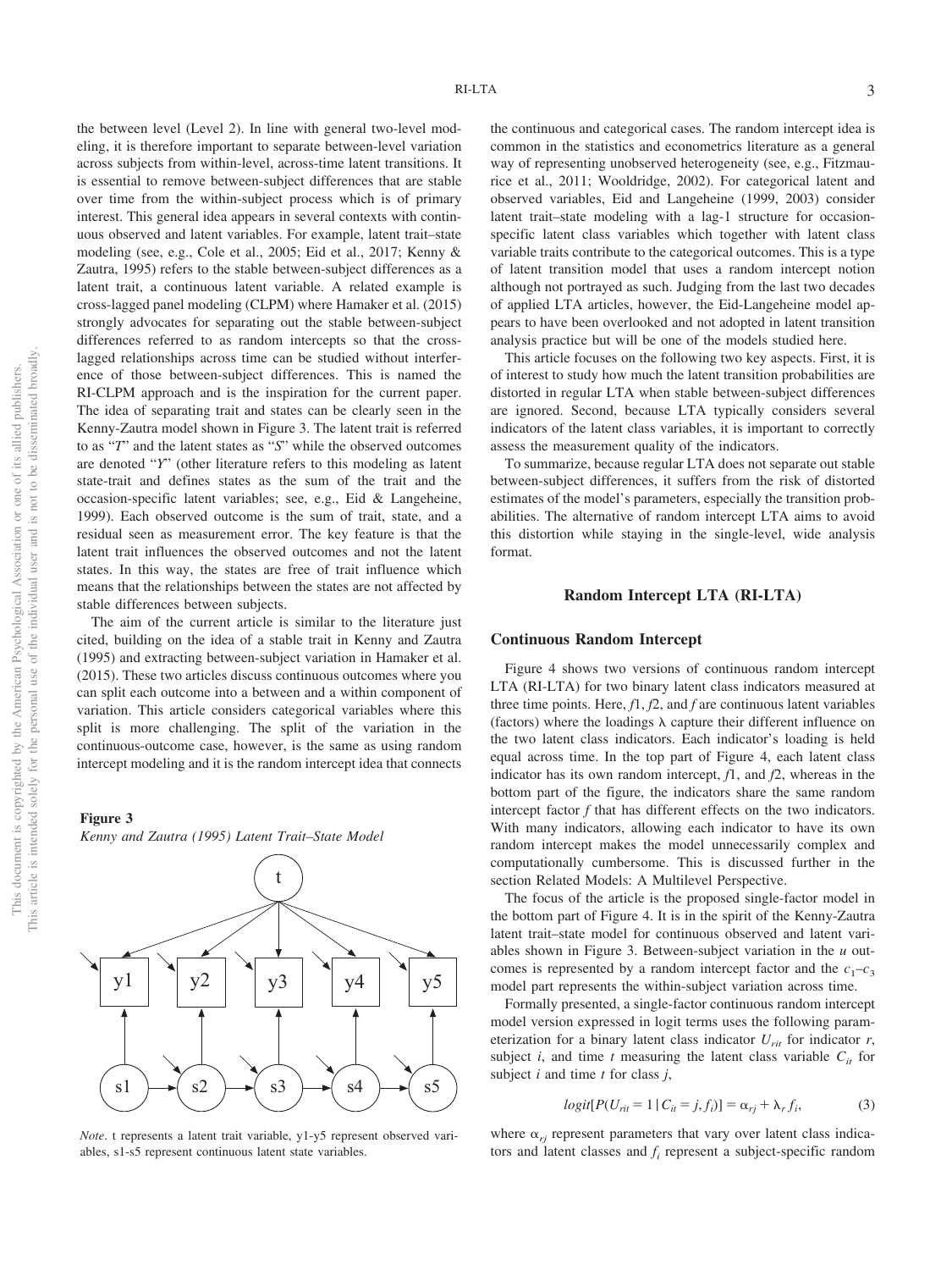#### **Figure 4**

*RI-LTA for Two Binary Latent Class Indicators at Three Time Points With a Random Intercept: 2 Continuous Random Intercept Factors Versus 1 (f Denotes Factors, u Denotes Observed Binary Variables, and c Denotes Latent Class Variables)*



intercept factor that does not vary across time point with factor loadings  $\lambda_r$  that vary across the latent class indicators. The factor is assumed to be distributed as *N*(0, 1). Alternatively, each latent class indicator can have its own factor  $f_{ri}$  as in the top part of Figure 4 but this extension did not improve fit in the examples studied and the extension is not considered further here. The single random intercept factor version for *R* latent class indicators per time point adds only *R* parameters to regular LTA namely the factor loadings  $\lambda_r$  for each latent class indicator held equal across time. Note that in line with the concept of a random intercept, the factor loadings should not be different across time points because then the intercept factor does not reflect stable (time-invariant) individual differences (in contrast, latent trait–state modeling sometimes let loadings for traits be different across time). For simplicity, the factor loadings are also not allowed to change across the latent classes.

The factor  $f_i$  in [Equation 3](#page-3-0) can be viewed as the trait of subject  $i$ , that is, a stable, time-invariant tendency where the  $\lambda$  factor loadings allow different effects of this trait on the different latent class indicators. For example, continuing the life satisfaction example and assuming a positive factor loading, a subject with a higher positive factor value has higher trait satisfaction and a subject with a higher negative factor value has lower trait satisfaction. If *U* is a binary latent class indicator where  $U = 1$ represents satisfaction, a higher positive factor value means that the probability is higher of answering in the satisfied category and a higher negative value means that the probability is higher of answering in the unsatisfied category. In this way, large positive or negative factor values capture a tendency to not transition over time. This also implies that analysis using regular LTA of data generated by a RI-LTA model will tend to overestimate the probabilities of staying in the same class.

Note also that the factor effect is specified to be the same for all latent classes which means that if there are two classes representing unsatisfied versus satisfied, the probability of answering in the satisfied category is increased for both classes. This results in the latent class indicator being somewhat less discriminating between the two classes in the sense that the  $U = 1$  probabilities for the two classes are closer to each other. Typically, this effect is small and at the factor mean of zero, there is no such effect. Nevertheless, if the model fits better than regular LTA, this implies that regular LTA gives an inflated view of the class separation.

In regular LTA, the measurement part of the model considers the probability of a latent class indicator conditional on latent class,  $P(U_{rt} = 1 | C_t = j)$ . For RI-LTA, this probability cannot be expressed in an explicit form but is obtained from [Equation 3](#page-3-0) by integration over the factor. It is, however, possible to use the approximate logit to probit transformation obtained as

$$
P(U = 1 | C = j) = \Phi[\alpha_j / \sqrt{(3.2865 + \lambda^2 V(f))}, \quad (4)
$$

where  $\Phi$  is the standard normal distribution function and 3.2865 =  $\pi^2/3$ , the variance of the logistic density.<sup>1</sup> Setting the metric of the factor as  $V(f) = 1$ , this shows that the larger the factor loading  $\lambda$ , the smaller the argument of  $\Phi$ , that is, the closer the probability is to 0.5. This is another way to look at the lower latent class discrimination when the continuous random intercept factor is called for.

As [Equation 3](#page-3-0) shows, different response probabilities are obtained for subjects with different  $f_i$  values. Because of this, the RI-LTA model allows for a certain form of measurement noninvariance across subjects (see also the discussion in the section Related Models: A Multilevel Perspective). In contrast, regular LTA implicitly imposes measurement invariance across subjects and this may be a too strict assumption.

# **Binary Random Intercept**

Consider next the version of RI-LTA that has a binary random intercept represented by a latent class variable. This model also corresponds to the bottom part of Figure 4 but where *f* is a binary latent variable, here referred to as *I*. A simple model version expressed in logit terms uses the following parameterization for a binary latent class indicator  $U_{rt}$  for indicator  $r$ , time  $t$ , measuring

<sup>&</sup>lt;sup>1</sup> Other transformations are also used in the literature, e.g. replacing the constant 3.2865 by  $1.7<sup>2</sup>$ . It is also possible to use a probit link in which case the  $\Phi$  approximation using the constant 1 is exact.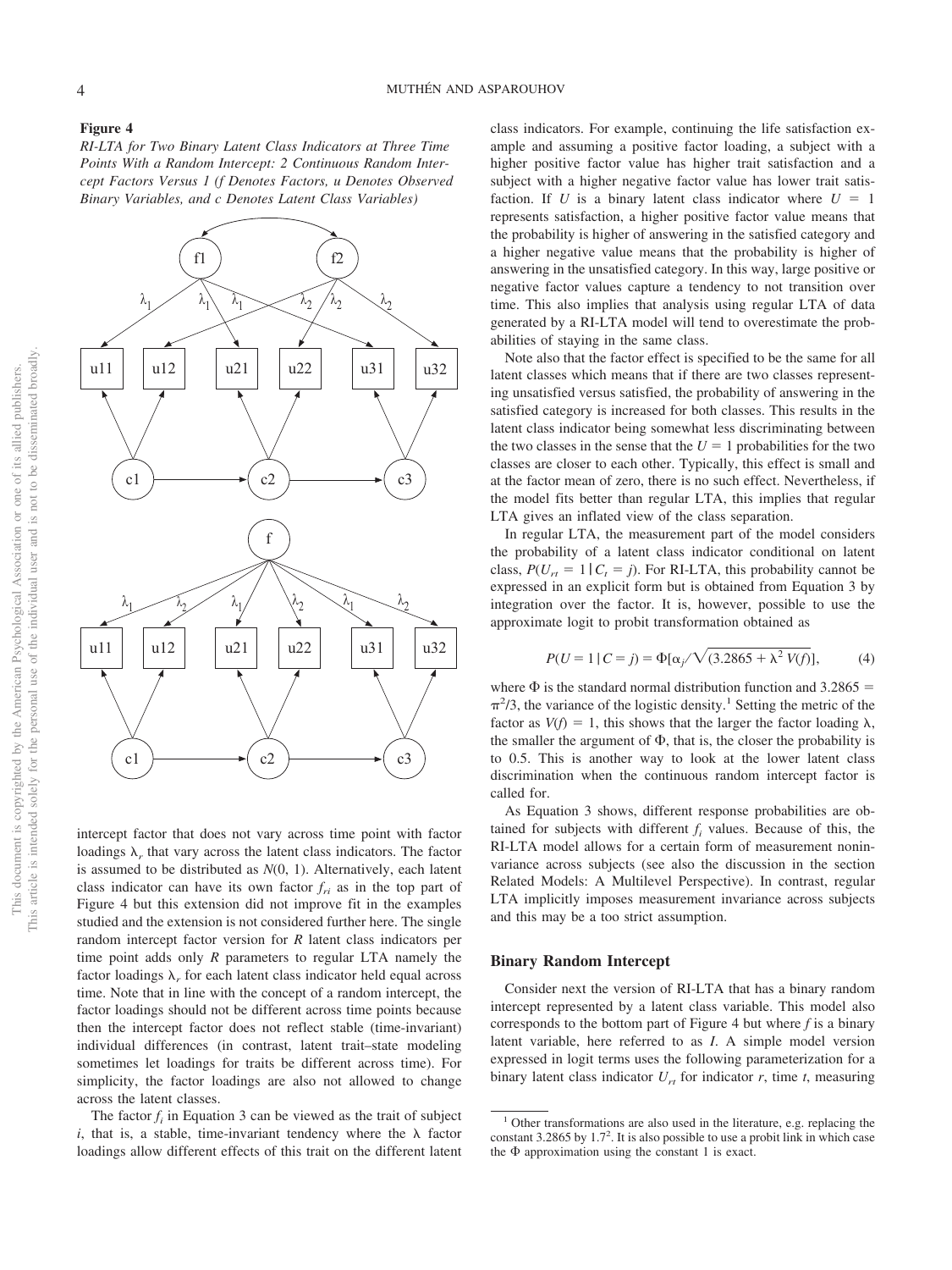the latent class variable  $C<sub>t</sub>$  with latent class *j* and the single random intercept latent class variable *I* with latent class *k*,

$$
logit[P(U_{rt} = 1 | C_t = j, I = k)] = \alpha_r + \beta_{rj} + \gamma_{rk},
$$
 (5)

where  $\beta_{r1} = 0$ ,  $\gamma_{r1} = 0$  for identification purposes. Here,  $\alpha_r$  is a parameter representing the effect of the latent class indicator  $r$ ,  $\beta_{ri}$ is a parameter representing the effect of the latent class indicator *r* in combination with the latent class *j* of *C*, and  $\gamma_{rk}$  is a parameter representing the effect of the latent class indicator *r* in combination with the latent class *k* of *I*. An interaction term for the combination of *j* and *k* classes is omitted to keep the model parsimonious. As an example for three *C* classes and two *I* classes, the logits for a binary latent class indicator  $U_{rt}$  at time *t* are

$$
logit[P(Urt = 1 | Ct = 1, I = 1)] = \alphar
$$
 (6)

$$
logit[P(U_{rt} = 1 | C_t = 2, I = 1)] = \alpha_r + \beta_{r2},
$$
 (7)

$$
logit[P(Urt = 1 | Ct = 3, I = 1)] = \alphar + \betar3,
$$
 (8)

$$
logit[P(Urt = 1 | Ct = 1, I = 2)] = \alphar + \gammar2,
$$
 (9)

$$
logit[P(Urt = 1 | Ct = 2, I = 2)] = \alpha_r + \beta_{r2} + \gamma_{r2},
$$
 (10)

$$
logit[P(U_{rt} = 1 | C_t = 3, I = 2)] = \alpha_r + \beta_{r3} + \gamma_{r2}.
$$
 (11)

It is seen that the six logits are expressed in terms of four parameters. The parameters do not change over time. For the case of *R* latent class indicators per time point, *J* latent classes for*C*, and only two latent classes for *I*, this binary random intercept model has  $R + R(J - 1) + R + 1$ parameters beyond those of the *C* part of the model:  $R \alpha$  parameters,  $R(J-1)$   $\beta$  parameters,  $R \gamma$  parameters, and 1 latent class parameter for *I*. The regular LTA model has *R J* parameters beyond those of the *C* part of the model. This means that  $R + 1$  parameters are added to the regular LTA model when using two latent classes for *I*. This is irrespective of the number of response categories for *U* due to assuming a common shift for all response categories. Although not portrayed as a random intercept model, this is the parameterization used in the Eid and Langeheine (1999, 2003) studies of longitudinal mixture models.

#### **Estimation and Modeling Considerations**

Both the continuous and the binary random intercept models involve more heavy computations than regular LTA. Using maximum-likelihood estimation, the single continuous random intercept version leads to computations with one dimension of numerical integration. The binary random intercept version does not involve numerical integration but leads to one more latent class variable than regular LTA. Both the continuous and binary random intercept model versions of RI-LTA can be estimated using Mplus (Muthén & Muthén, 1998–2017). This draws on the general modeling framework described for example, in Muthén and Asparouhov (2009). The analyses in this article use maximumlikelihood estimation. Models cannot be compared using regular likelihood-ratio chi-square difference testing when they differ in the number of latent classes and/or when one model contains a continuous random intercept factor and the other does not. Also, due to having many cells in the frequency table for all the categorical outcomes, frequency table chi-square is not possible due to too many low frequency cells. The choice of model will instead be based on BIC (Schwarz, 1978) where smaller values are better,

$$
BIC = -2\ log likelihood + p \ln N,
$$
 (12)

where  $p$  is the number of parameters,  $\ln$  is the natural (e) log, and *N* is the sample size. BIC was found to perform well in Nylund et al. (2007) for related models with the large sample sizes usually encountered in latent transition analysis settings.

It should be noted that the regular LTA model is a special case of the RI-LTA model. In situations where there are no stable between-subject differences, the continuous random intercept model obtains zero factor loadings while the binary random intercept model does not find a latent intercept class.

It is clear from Figure 4 that the random intercept variable allows the indicators to correlate across time beyond what is captured by the latent class variables  $C<sub>t</sub>$  being correlated across time in the latent transition part of the model. The indicator correlation across time is not a typical autoregressive feature in that the correlation does not diminish with increasing time distance but is constant in line with representing a stable, time-constant, and between-subject difference. Because it accounts for some of the correlation across time, it is clear that introducing this random intercept will affect the estimates of the latent transition probabilities, especially with respect to staying in the same latent class over time, that is, the diagonals of the transition probability matrices.

To some extent, random intercept modeling also relaxes the latent class assumption of conditional independence among the latent class indicators at a given time point. In this way, the continuous random intercept version is related to factor mixture modeling (see, e.g., Lubke & Muthén, 2005; Muthén & Asparouhov, 2006). The random intercept model does not, however, specify a factor for each time point but a factor that is in common for all time points. Using a factor mixture model for each time point as the measurement model may reduce the number of latent classes at each time point but is unlikely to reduce the number of latent classes in the analysis of all time points due to a one-factor construct being more restrictive than multiple latent classes in how across-time correlation is captured.

Unobserved heterogeneity in the form of between-subject variation in the latent class variable part of the model can be represented by adding a binary latent class variable where the two classes have different transition matrices. For each class, transitions can be viewed as a within-subject process using an RI-LTA model. The Mover-Stayer model (see, e.g., Langeheine & van de Pol, 2002) is an example of this where a latent class of Stayers is specified to stay in their Time 1 latent class membership throughout all time points with probability 1. This attempt at capturing between-subject heterogeneity is in line with the random intercept theme of this paper, here applied to the latent class part of the model. The Mover-Stayer latent class variable can also be regressed on covariates. In the examples of the section Analysis of Two Examples, regular LTA with a Mover-Stayer addition is compared to the RI-LTA models with and without a Mover-Stayer addition.

Observed between-subject heterogeneity can be studied using groups and covariates and is discussed next.

# **Groups and Covariates**

#### *Regular LTA*

In regular LTA, it is possible to study group differences in the model parameters in line with Clogg and Goodman (1985) who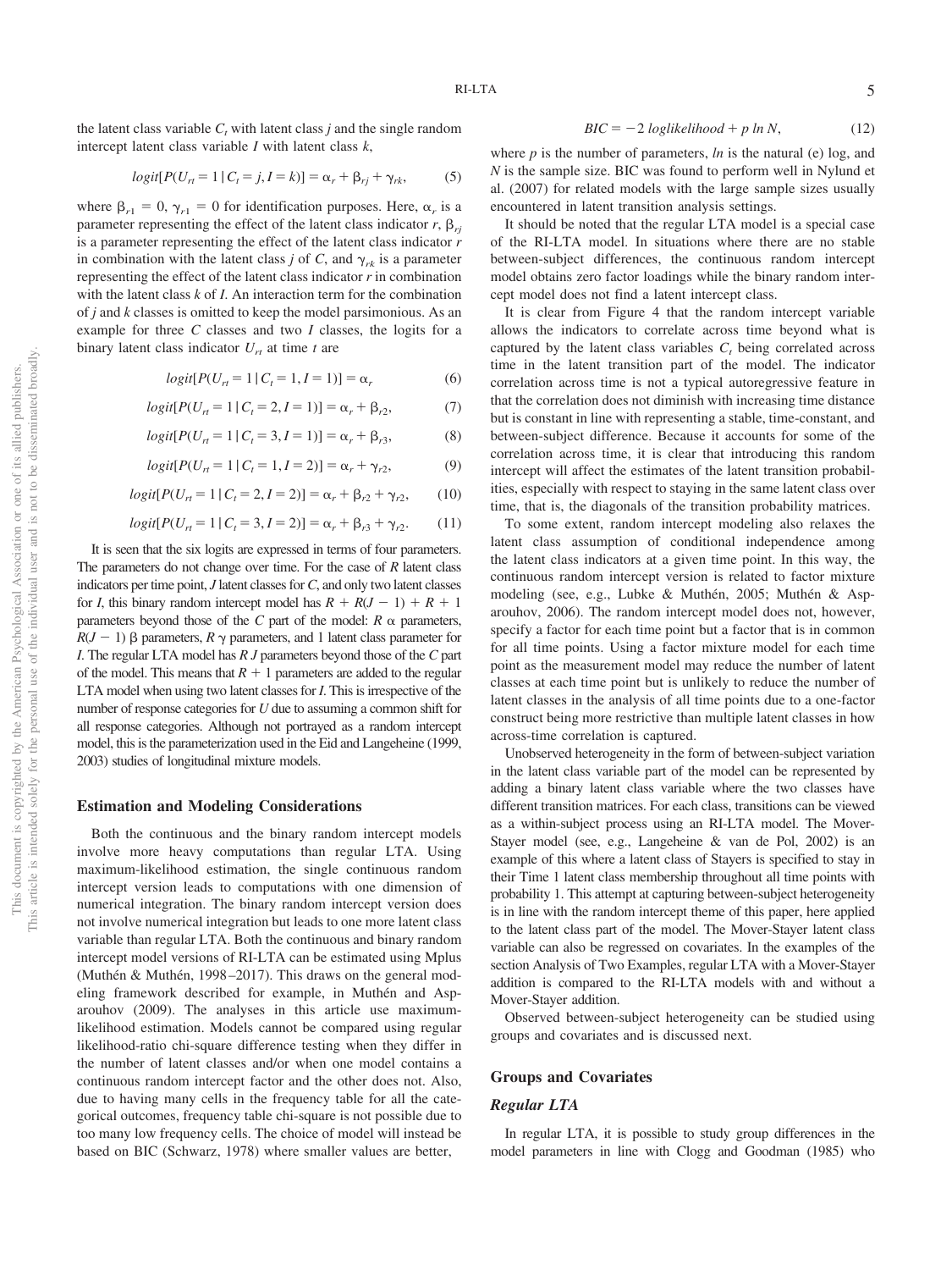presented an approach to a simultaneous analysis of several groups. A strength of the multiple-group approach is its generality which allows any parameter to be equal or different across the groups. An example is the exploration of gender differences in the Lanza and Collins (2008) dating and sexual risk behavior study. The multiple-group approach can be used to test for measurement invariance across groups, that is, equality across time of latent class indicator probabilities conditional on latent class. An alternative approach is to let covariates representing subject characteristics such as gender, ethnicity, socioeconomic status, and age influence the latent class indicators directly to thereby change their probabilities.

Covariates can also influence the latent class variables as well as their transition probabilities. This is carried out using the logit parameterizations shown in Table 2 for two latent class variables  $C_1$  and  $C_2$  where  $C_2$  is regressed on  $C_1$  and a covariate *X*. The regression is expressed as a multinomial logistic regression where

$$
P(C_2 = c \mid C_1 = k, X = x) = e^{\alpha_c + \beta_{ck} + \gamma_{ck}x} / \sum_{j=1}^{J} e^{\alpha_j + \beta_{jk} + \gamma_{jk}x},
$$
\n(13)

with  $\alpha_J = 0$ ,  $\beta_{Jk} = 0$ ,  $\beta_{c,J} = 0$ ,  $\gamma_{Jk} = 0$ . Here,  $\alpha$  represents the intercepts for  $C_2$ ,  $\beta$  represents the regression coefficients of  $C_2$ regressed on  $C_1$ , and  $\gamma$  represents the regression coefficients of  $C_2$ regressed on *X*. This translates the logit parameters into transition probabilities. Equation 13 model implies that the log odds comparing a certain  $C_2$  category  $c$  to the last  $C_2$  category  $J$ , is obtained as

$$
log[P(C_2 = c | C_1 = k, X = x) / P(C_2 = J | C_1 = k, X = x)]
$$
  
=  $\alpha_c + \beta_{ck} + \gamma_{ck} x.$  (14)

Exponentiation gives the odds. The log odds and odds can also be computed with the diagonal of the transition table as the reference category showing the odds of transitioning relative to staying in the same class.

Table 2 shows two model variations. In the most general case shown at the top, an interaction is allowed between the *X* variable and the latent class variable  $C_1$  so that the  $\gamma$  parameters vary across the different rows, that is the classes of  $C_1$ . Not allowing interactions but only main effects, the bottom part of the table shows that the  $\gamma$  parameters describing the influence of *X* are held equal

#### **Table 2**

*Logit Parameterizations for*  $C_2$  *Regressed on*  $C_1$  *and* X: *Interaction and Main Effect Model Versions*

|                       | $C_{2}$                                |                                        |  |  |
|-----------------------|----------------------------------------|----------------------------------------|--|--|
| Latent class variable |                                        | $\mathfrak{D}$                         |  |  |
|                       | Interaction model                      |                                        |  |  |
| $C_1$                 |                                        |                                        |  |  |
|                       | $\alpha_1 + \beta_{11} + \gamma_{11}x$ | $\alpha_2 + \beta_{21} + \gamma_{21}x$ |  |  |
| $\overline{2}$        | $\alpha_1 + \beta_{12} + \gamma_{12}X$ | $\alpha_2 + \beta_{22} + \gamma_{22}x$ |  |  |
| $\mathcal{R}$         | $\alpha_1 + \gamma_{13}x$              | $\alpha_2 + \gamma_{23}x$              |  |  |
|                       | Main effect model                      |                                        |  |  |
| $C_1$                 |                                        |                                        |  |  |
|                       | $\alpha_1 + \beta_{11} + \gamma_1 x$   | $\alpha_2 + \beta_{21} + \gamma_2$     |  |  |
| $\mathfrak{D}$        | $\alpha_1 + \beta_{12} + \gamma_1 X$   | $\alpha_2 + \beta_{22} + \gamma_2$     |  |  |
| 3                     | $\alpha_1 + \gamma_1 x$                | $\alpha_2 + \gamma_2$ x                |  |  |

across the  $C_1$  classes. In this way,  $\alpha_1 + \gamma_1 x$  and  $\alpha_2 + \gamma_2 x$  can be seen as intercepts that are different for the  $C_2$  classes whereas the regressions of  $C_2$  on  $C_1$  are not affected.

#### *RI-LTA*

With RI-LTA, the intent is to represent between-subject variation by random intercepts so that the relationships between the latent class variables are based on within-subject variation only. Because a random intercept of RI-LTA represents between-subject variation, it is therefore natural to let the random intercept have different means across groups in a multiple-group approach or be regressed on covariates in the covariate approach. The multiplegroup approach, allowing for group specific transition probabilities in addition to group specific random intercept means, is suitable for the RI-LTA purpose because within each group, it can still be assumed that there is no between-subject variation in the relationships among the latent class variables. The covariate approach captures observed heterogeneity among subjects so that conditioning on the covariate values, the relationships among the latent class variables can be seen as within-subject relationships.

The next section places the proposed RI-LTA model in the context of other multiple indicator models with latent variables. This section is followed by a Monte Carlo simulation study of the proposed model. Readers more interested in applications can proceed directly to the section Analysis of Two Examples.

#### **Related Models: A Multilevel Perspective**

Because LTA can be viewed as a model with variation across time and variation across subjects, it can be described as a twolevel model. In this way, random intercept LTA can be related to other multiple-indicator latent variable models namely two-level factor analysis and two-level latent class analysis. This places the proposed random intercept LTA in a broader perspective.

A key modeling choice is if the random intercepts appear for the observed indicators of the latent variables or for the latent variables themselves. When the two-level modeling is applied to longitudinal data, this determines if the within-level relationships across time refer to within-level parts of the variables or to the combination of within- and between-level parts of the variables (the whole variables). The former approach is chosen in this article as it gives a clearer representation of the data. The choice between the two modeling approaches is discussed below. The concept of measurement noninvariance expressed as random intercepts for the observed indicators is also emphasized.

#### **Random Intercepts in Multilevel Factor Analysis**

Consider a binary outcome  $U_{ij}$  for subject *i* in cluster *j* which is an indicator of a factor  $f_{ij}$  using for example, logistic regression. A typical example is measurement of student performance in schools. Denoting the within- and between-level factors as  $f_{W_{ij}}$  and  $f_{B_j}$ , the model can be expressed by the two equations

$$
logit[P(U_{ij} = 1 | f_{W_{ij}})] = v_j + \lambda_W f_{W_{ij}},
$$
\n(15)

$$
\nu_j = \nu + \lambda_B f_{B_j} + \epsilon_{Bj},\tag{16}
$$

<span id="page-6-0"></span>corresponding to the within- and between-level parts of a two-level model. This is in line with two-level regression where the intercept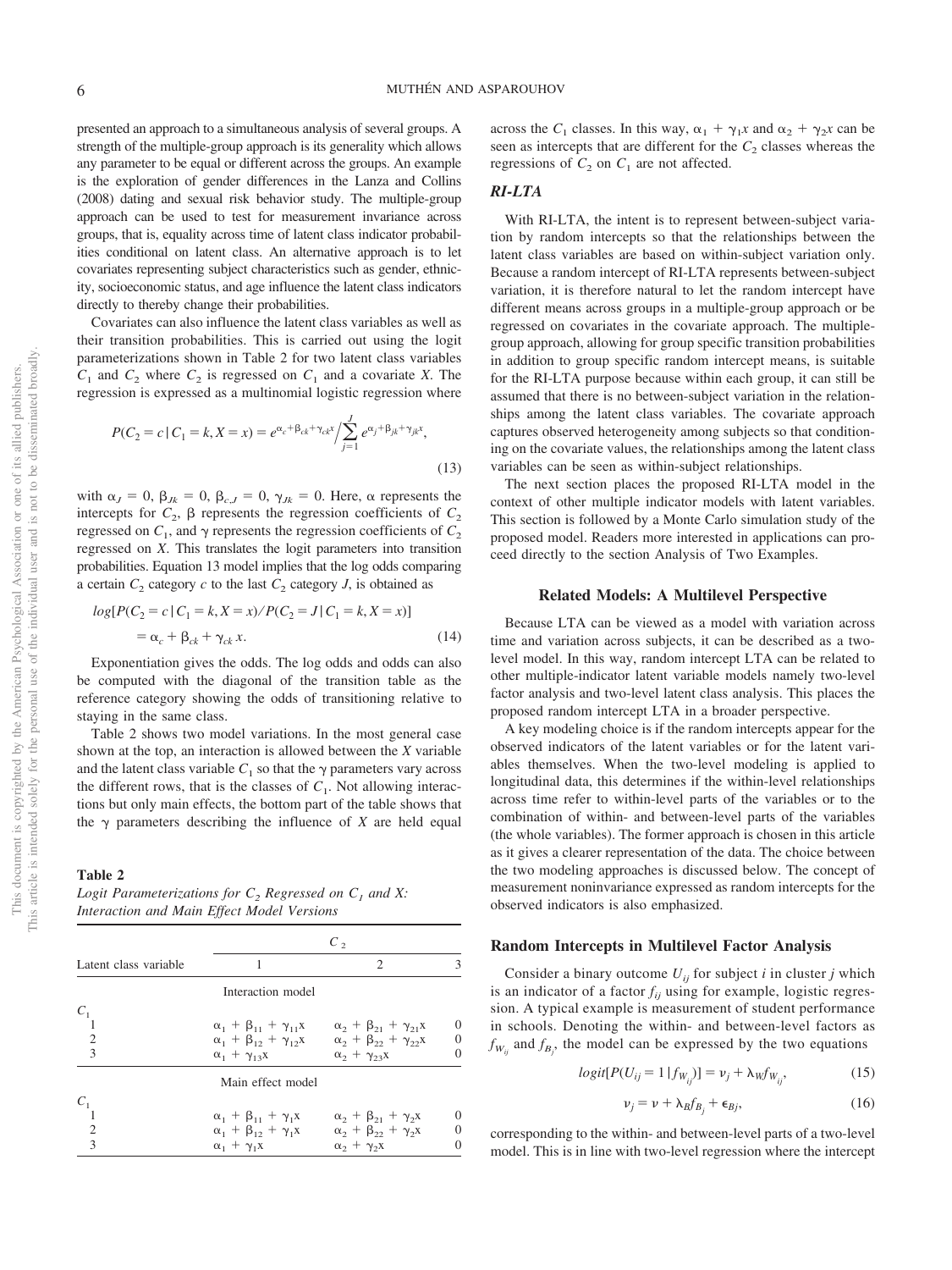$v_i$  is random, varying across schools. The fact that the intercept  $v_i$ is not the same for all schools can be seen as a type of measurement noninvariance (Jak et al., 2013, 2014; Muthén & Asparouhov, 2018). The model is shown in Panel A of Figure 5 for five factor indicators  $u_1 - u_5$  where in line with Muthén and Muthén (1998–2017), the filled circles for the factor indicators on the within level show that their intercepts are random. On the between level, the random intercepts are shown as circles representing continuous latent variables  $(u$  in the figure corresponds to  $v$  in [Equations 15](#page-6-0) and 16). The  $\epsilon_B$  residuals on the between level are left out in the figure because they are often close to zero. Leaving them out typically has little consequence for the rest of the model.

The extraction of between-level variation ensures that using  $f_W$  as a predictor on the within level does not confound its effect by between-level variation.

Although the random intercept values are different for different clusters, the clusters are assumed to belong to the same population with the same mean and variance for the random intercepts. This view of measurement invariance/noninvariance is discussed in Asparouhov and Muthén (2016) and Muthén and Asparouhov (2018) and also relates to two-level modeling with random item parameters in item response theory (see, e.g., de Jong & Steenkamp, 2010; de Jong et al., 2007; Fox, 2010).

# **Figure 5**

*Panel A Shows Multilevel Factor Analysis and Panels B–D Show Multilevel Latent Class Analysis (Squares Represent Observed u Variables and Circles Represent Latent Variables; Filled Circles on the Within Level Show That the Variables Have Random Intercepts; on the Between Level, the Random Intercept Variables are Latent Variables; fw and fb Represent Factors on the Two Levels; c# Variables Represent the Between-Level Random Intercepts of the Latent Class Variable c)*

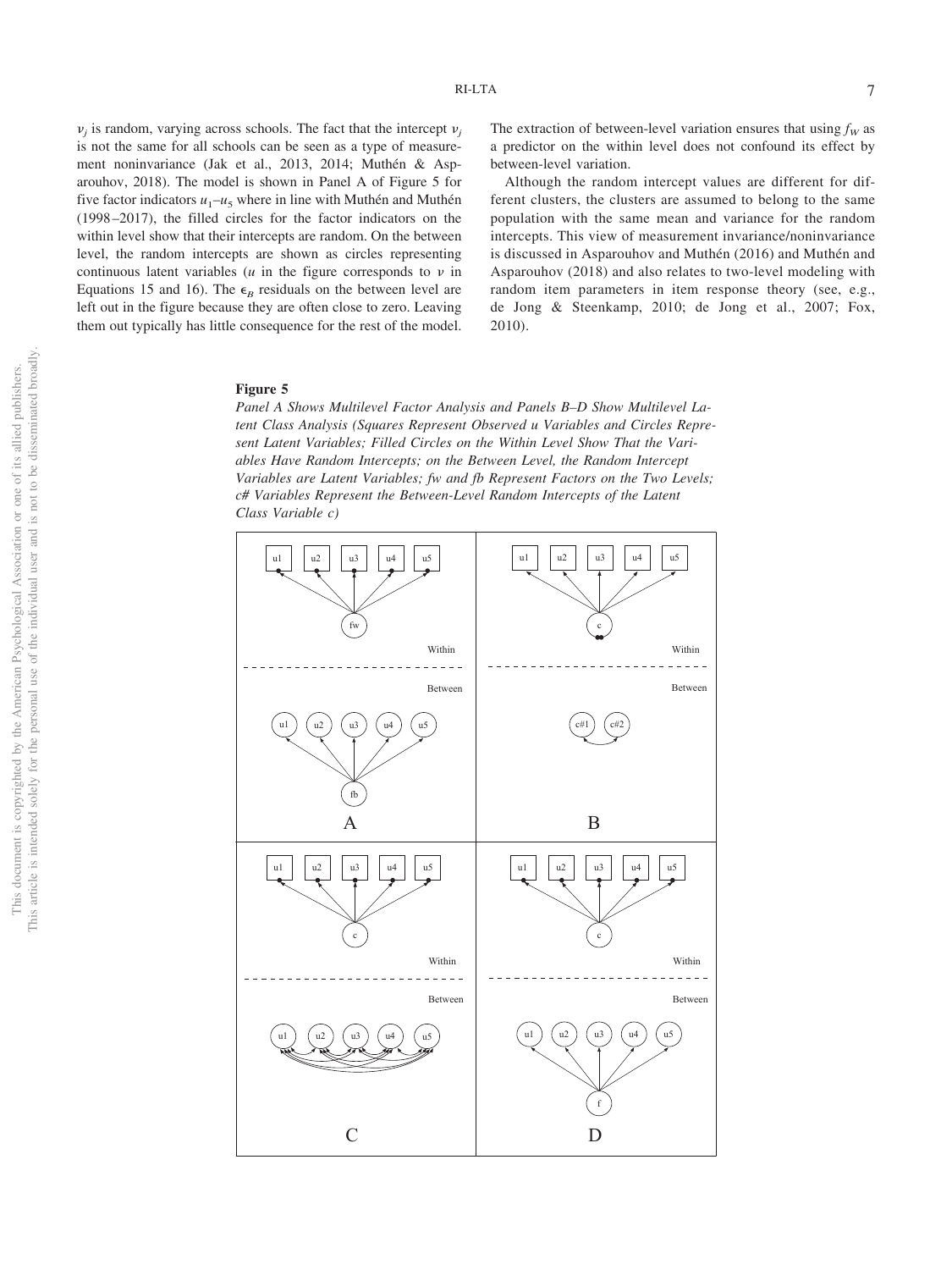# **Random Intercepts in Multilevel Latent Class Analysis**

Latent class analysis (LCA) has typically taken a different approach to multilevel modeling than factor analysis. As shown in Panel B of Figure 5, the variation across clusters is expressed via random intercepts/means for the classes of the latent class variable *c* instead of its indicators. This implies that cluster variation in the latent class indicators is sufficiently well accounted for by cluster variation in their underlying latent class variables. On the between level, the random intercepts/means *c*#1 and *c*#2 are continuous latent variables and are typically correlated as indicated by the double-headed arrow. The statistical underpinnings of multilevel latent class and latent transition analysis are discussed in for example, Altman (2007), Asparouhov and Muthén (2008), Henry and Muthén (2010), and Vermunt (2003, 2008). The latent class variable *c* in Panel B contains both within-level and between-level variation. Using *c* as a predictor therefore confounds the two sources of variation. This modeling approach is therefore not suitable for latent transition modeling with random intercepts.

The current article draws on another multilevel LCA model that is in line with the multilevel factor analysis model presented earlier. The random intercepts will be specified for the latent class indicators instead of the latent classes as has been discussed in Asparouhov and Muthén (2008) and Henry and Muthén (2010). Consider a binary latent class indicator  $U_{ii}$  observed for student *i* in school *j* where the latent class variable  $C_{ij}$  represents different latent classes of students. Considering one of the five latent class indicators *U*, the random measurement intercept  $\alpha_{ci}$  can be expressed via the logit of the conditional probability for  $U_{ij}$  given the latent class variable  $C_{ii}$  as

$$
logitP(U_{ij} = 1 | C_{ij} = c) = \alpha_{cj} = \alpha_c + \epsilon_j,
$$
\n(17)

where the intercept  $\alpha_c$  varies across the classes c and  $\epsilon$  is a normally distributed random effect with mean zero and a variance that represents across-school variation.

This model is shown in Panel C of Figure 5. The filled circles at the bottom of the *u* boxes represent random measurement intercepts. On the between level, the random measurement intercept for each latent class indicator is shown as a circle *u* representing a continuous latent variable that varies across the betweenlevel units, in this case schools. The random intercepts for the different items may correlate as indicated by the double-headed arrows. With a polytomous ordinal indicator, one can still specify a single random intercept shifting the probabilities of all response categories.

The model with random intercepts for the latent class indicators presents computational difficulties using maximum-likelihood estimation. With five indicators, it requires five dimensions of numerical integration corresponding to the five latent variables on the between level and this leads to very slow computations with low precision. A common solution to this problem is to place an intercept factor (a continuous latent variable) behind the set of latent variables as shown by the *f* intercept factor on the between level in Panel D of Figure 5. With zero residuals, this reduces the numerical integration to one dimension while allowing the random intercepts to correlate and estimating their factor loadings. A nonparametric version of this solution replaces the continuous intercept factor with a latent class variable to eliminate the numerical integration altogether and avoid a normality assumption for the factor. For example, a continuous factor can be seen as approximated by for example, a three-class latent class variable where the class proportions allow a nonsymmetric distribution. In this article, both the parametric approach using continuous factors and the nonparametric approach using latent classes are referred to as using random intercepts. The model in Panel D of Figure 5 is the latent class counterpart to the factor analysis model of Panel A. The Panel D model is also the two-level representation of the model in the bottom part of Figure 4. In this context, the within level represents time and the between level represents subject.

Henry and Muthén (2010) provides an example of two-level LCA analyzing smoking behavior for 10,772 ninth grade females in 206 rural communities across the United States. Six categorical latent class indicators measure three latent classes of student smoking behavior. Using random intercepts for the latent class indicators, they found significant variation across communities in the response probabilities for several of the indicators where the variation across communities was related to the proportion of youth living in poverty. For example, the indicator "Most friends are smokers" had a much larger probability of being endorsed in communities with a large poverty proportion. In contrast, no significant differences across communities were found for the indicators "Parents would try to stop me from smoking" and "Smoking harms health." Using random intercepts/means for the latent classes, they also found differences across communities where communities in tobacco-growing states had a higher probability of being in the heavy smoking latent class.

As suggested by the Henry and Muthén (2010) smoking example, random intercept variation for the latent class indicators can be seen as a type of measurement noninvariance. In the LTA context, this noninvariance refers to different subjects having different response probabilities for a given latent class indicator.

# **Monte Carlo Simulation**

A small simulation study is carried out to assess the performance of RI-LTA at different sample sizes and number of time points. This is compared with the performance of regular LTA, both when data have been generated by a regular LTA model and when the data have been generated by an RI-LTA model.

The study uses five binary indicators to represent a situation with a moderate number of latent class indicators. Two latent classes are used where the indicators have the same logit values of 1 for Class 1 and -1 for Class 2. This translates to an indicator probability of 0.731 conditional on Class 1 and an indicator probability of 0.269 conditional on Class 2 when the regular LTA is considered. The large difference in probability means that the latent class indicators discriminate well between the classes. For RI-LTA, the indicators all have a factor loading of 2 which is of a magnitude seen in real data. The factor mean is zero and the factor variance is 1 (these are fixed parameters). By integrating over the factor, this corresponds to conditional probabilities of 0.644 for Class 1 and 0.356 for Class 2, that is, the indicators discriminate somewhat less well between the classes in the RI-LTA setup. The probabilities of class membership at the first time point are chosen as 0.5, 0.5. The transition probabilities are chosen as (rows represent starting class and columns ending class):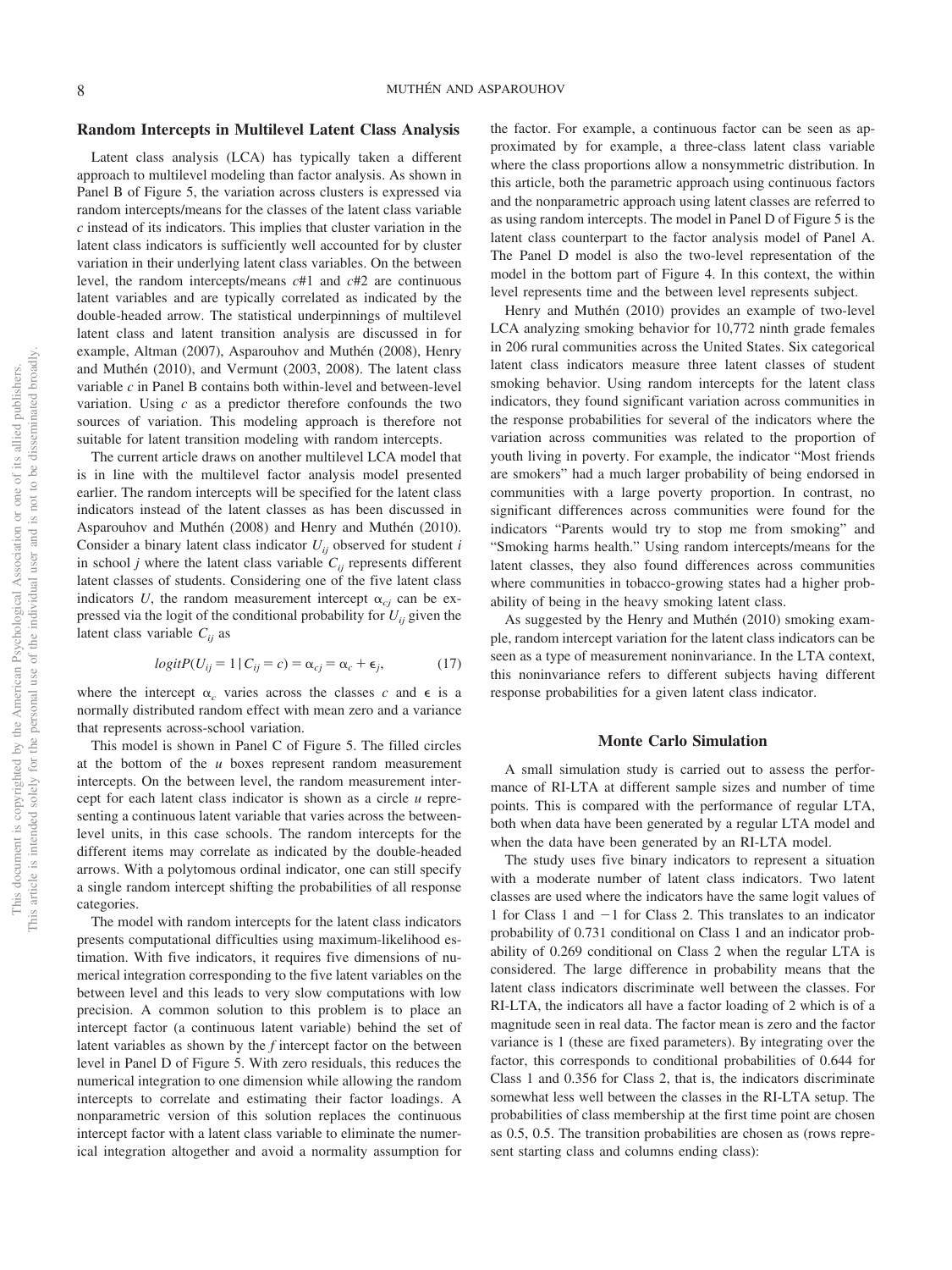|               |                       | Class 1 Class 2 |
|---------------|-----------------------|-----------------|
|               | Class 1 $0.622$ 0.378 |                 |
| Class 2 0.500 |                       | 0.500           |

This means that starting in Class 1, it is more likely for a subject to stay in Class 1 while starting in Class 2, the subject is equally likely to stay as to change class. For simplicity in reporting, the study will focus on the diagonal element with population value 0.622 and the off-diagonal element with population value 0.500. These parameters are referred to as TRANS11 and TRANS21, respectively in the result tables. The Monte Carlo study uses sample sizes of 500, 1,000, 2,000, and 4,000. Two and three time points are studied. With three time points the transition probabilities are the same for the last two time points as for the first two time points, reflecting a stationary LTA. Stationarity is not, however, imposed in the analysis. Five-hundred replications are used. The simulations use Mplus where the Monte Carlo reporting gives the population value, the estimate mean over replications, the estimate standard deviation across replications (referred to as *SD*), the average standard error across replications (referred to as Ave *SE*), the mean square error, the 95% coverage, and the power to reject that the parameter is zero computed as the proportion of the replications where the confidence interval does not include zero. Bias in each estimated transition probability is reported as estimate minus population value. Key evaluation criteria are bias in the estimates, agreement between *SD* and Ave *SE*, and coverage.

#### **Performance of Regular LTA**

A useful first step is to study the performance of regular LTA when data have been generated by a regular LTA so that the analysis model is correctly specified. The results are shown in the top part of Table 3. Only the case of  $N = 500$  is shown because the performance is good already at this sample size. For both  $T =$ 2 and  $T = 3$ , the bias is negligible, *SD* and Ave *SE* agree, and coverage is close to 0.95.

The bottom part of Table 3 shows the performance of regular LTA when data have been generated by the RI-LTA model with a continuous random intercept factor. It is seen that the performance

 $TRANS21$   $-0.328$ 

 $TR ANS21 -0341$ 

overestimation of the probabilities representing staying in the same class which is to be expected as discussed in the section Continuous Random Intercept. There is no improvement increasing from two to three time points. Increasing the sample size also does not help (results not shown).

#### **Performance of RI-LTA**

Table 4 shows the results when data are generated by RI-LTA with a continuous random intercept factor and analyzed with this model. The top and bottom parts of the table shows the results for  $T = 2$  and  $T = 3$ , respectively. For  $T = 2$ , the parameter bias is large and the overall performance in terms of standard errors and coverage is not quite acceptable even for  $N = 4,000$ . The poor results for  $T = 2$ ,  $N = 500$  are in contrast with the Table 3 results for regular LTA when data are generated by a regular LTA. Note, however, that when data are generated by RI-LTA, the  $T = 2$ ,  $N =$ 500 results in Table 4 for analysis using RI-LTA are considerably better in terms of both bias and coverage than those at the bottom of Table 3 using regular LTA.

For  $T = 3$ , acceptable results are obtained already at  $N = 500$ and are very good for  $N = 1,000$  and above. Further increasing the number of time points gives a small but practically negligible improvement of performance (not shown). A large sample size is most important.

# **Analysis of Two Examples**

As a first step, analyses of two examples are described in terms of model fit, comparing regular LTA with RI-LTA using both a continuous random intercept and a binary random intercept. Next, estimates are presented and compared between regular LTA and RI-LTA.

The RI-LTA with a continuous random intercept factor uses the simple one-factor model version shown in [Equation 3](#page-3-0) and in the bottom part of Figure 4. This is the same model as used in the

**Table 3**

|           |              |       | Data generated by LTA |            |          |       |
|-----------|--------------|-------|-----------------------|------------|----------|-------|
| Parameter | Est-pop bias | SD    | Ave SE                | <b>MSE</b> | Coverage | Power |
|           |              |       | $T = 2, N = 500$      |            |          |       |
| TRANS11   | 0.003        | 0.052 | 0.052                 | 0.003      | 0.940    | 1.000 |
| TRANS21   | 0.001        | 0.054 | 0.054                 | 0.003      | 0.948    | 1.000 |
|           |              |       | $T = 3, N = 500$      |            |          |       |
| TRANS11   | 0.003        | 0.051 | 0.050                 | 0.003      | 0.948    | 1.000 |
| TRANS21   | 0.001        | 0.049 | 0.051                 | 0.002      | 0.962    | 1.000 |

Data generated by RI-LTA  $\overline{T} = 2, N = 500$ TRANS11 0.251 0.030 0.029 0.064 0.000 1.000

 $T = 3, N = 500$ TRANS11 0.261 0.028 0.028 0.069 0.000 1.000

0.328 0.030 0.032 0.108 0.000 1.000

0.341 0.030 0.031 0.117 0.000 1.000

*Analysis Using Regular LTA on Data Generated by Regular LTA and by RI-LTA*

not to be disseminated broadly one of its allied publishers.

 $\overleftarrow{\mathrm{O}}$ .g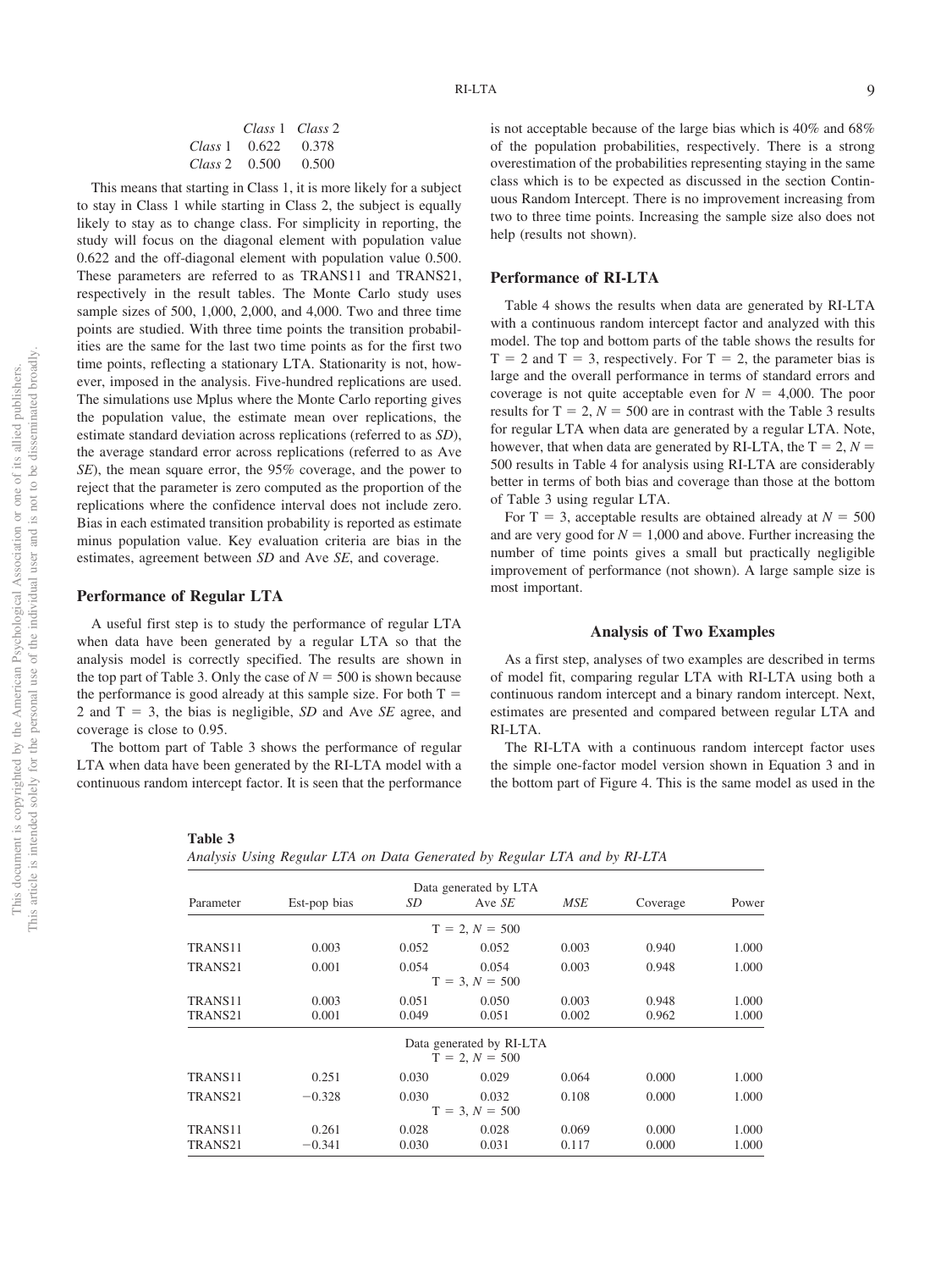| ۰.<br>۰,<br>۰.<br>۰,<br>v<br>× |  |  |  |
|--------------------------------|--|--|--|
|--------------------------------|--|--|--|

*Analysis Using RI-LTA on Data Generated by RI-LTA (Population Value for TRANS11 .622, TRANS21 .500)*

|           |              |       | $T = 2$     |       |          |       |
|-----------|--------------|-------|-------------|-------|----------|-------|
| Parameter | Est-pop bias | SD    | Ave SE      | MSE   | Coverage | Power |
|           |              |       | $N = 500$   |       |          |       |
| TRANS11   | 0.121        | 0.335 | 0.358       | 0.127 | 0.576    | 0.514 |
| TRANS21   | $-0.072$     | 0.316 | 0.269       | 0.105 | 0.522    | 0.618 |
|           |              |       | $N = 1,000$ |       |          |       |
| TRANS11   | 0.122        | 0.307 | 0.277       | 0.109 | 0.664    | 0.558 |
| TRANS21   | $-0.058$     | 0.275 | 0.275       | 0.079 | 0.642    | 0.652 |
|           |              |       | $N = 2,000$ |       |          |       |
| TRANS11   | 0.090        | 0.251 | 0.243       | 0.071 | 0.764    | 0.656 |
| TRANS21   | $-0.066$     | 0.239 | 0.221       | 0.061 | 0.756    | 0.768 |
|           |              |       | $N = 4,000$ |       |          |       |
| TRANS11   | 0.050        | 0.172 | 0.159       | 0.032 | 0.860    | 0.820 |
| TRANS21   | $-0.044$     | 0.182 | 0.174       | 0.035 | 0.850    | 0.910 |
|           |              |       | $T = 3$     |       |          |       |
|           |              |       | $N = 500$   |       |          |       |
| TRANS11   | 0.021        | 0.141 | 0.147       | 0.020 | 0.924    | 0.914 |
| TRANS21   | $-0.005$     | 0.137 | 0.146       | 0.019 | 0.904    | 0.932 |
|           |              |       | $N = 1,000$ |       |          |       |
| TRANS11   | 0.012        | 0.095 | 0.098       | 0.009 | 0.936    | 1.000 |
| TRANS21   | $-0.002$     | 0.101 | 0.101       | 0.010 | 0.920    | 0.992 |
|           |              |       | $N = 2,000$ |       |          |       |
| TRANS11   | 0.006        | 0.068 | 0.068       | 0.005 | 0.926    | 1.000 |
| TRANS21   | $-0.002$     | 0.068 | 0.071       | 0.005 | 0.948    | 1.000 |
|           |              |       | $N = 4,000$ |       |          |       |
| TRANS11   | 0.000        | 0.048 | 0.047       | 0.002 | 0.942    | 1.000 |
| TRANS21   | $-0.003$     | 0.048 | 0.050       | 0.002 | 0.946    | 1.000 |

Monte Carlo simulations. For the RI-LTA with a binary random intercept, the parameterization of Equations 6–11 is used. The Mover-Stayer models use one parameter more than the standard models with only movers due to adding a binary latent class variable of movers and stayers. All analyses are carried out using Mplus (Muthén & Muthén, 1998–2017) and scripts are available from the first author as well as at [http://www.statmodel.com/RI-](http://www.statmodel.com/RI-LTA.shtml)[LTA.shtml](http://www.statmodel.com/RI-LTA.shtml)

# **Analysis of the Mood Data**

The first example concerns ratings of mood. The data set is from a longitudinal study with  $N = 494$ , four time points 3 weeks apart, and two binary latent class indicators measuring two latent classes at each time point (Eid & Langeheine, 2003). Participants rated their momentary sadness and unhappiness on a 5-point scale ranging from 1 (*not at all*) to 5 (*very much*). A dichotomized version of the two items was used in Eid and Langeheine (2003) as well as here (first category vs. the other categories). A stationary model is chosen for this example because this is the model considered in Eid and Langeheine (2003).

# *Model Fitting Results for the Mood Data*

Table 5 compares the model fitting results of regular LTA with those of RI-LTA with a continuous and a binary random intercept. Models 1–3 in the top part of the table show standard analysis whereas Models 4–6 in the bottom part show Mover-Stayer anal-

# **Table 5**

*Model Fitting Results for the Mood Data*

| Model                             | # Parameters | Loglikelihood | BIC  |
|-----------------------------------|--------------|---------------|------|
|                                   | Standard     |               |      |
| 1. Regular LTA                    |              | $-2053$       | 4150 |
| 2. RI-LTA, binary RI <sup>a</sup> | 10           | $-2028$       | 4118 |
| 3. RI-LTA, continuous RI          | 9            | $-2019$       | 4093 |
|                                   | Mover-Stayer |               |      |
| 4. Regular LTA                    | 8            | $-2037$       | 4123 |
| 5. RI-LTA, binary RI <sup>b</sup> | 11           | $-2017$       | 4101 |
| 6. RI-LTA, continuous RI          | 10           | $-2017$       | 4096 |

<sup>a</sup> Model 2 is model 2 in Table 1 of Eid and Langeheine (2003). <sup>b</sup> Model 5 is model 5 in Table 1 of Eid and Langeheine (2003).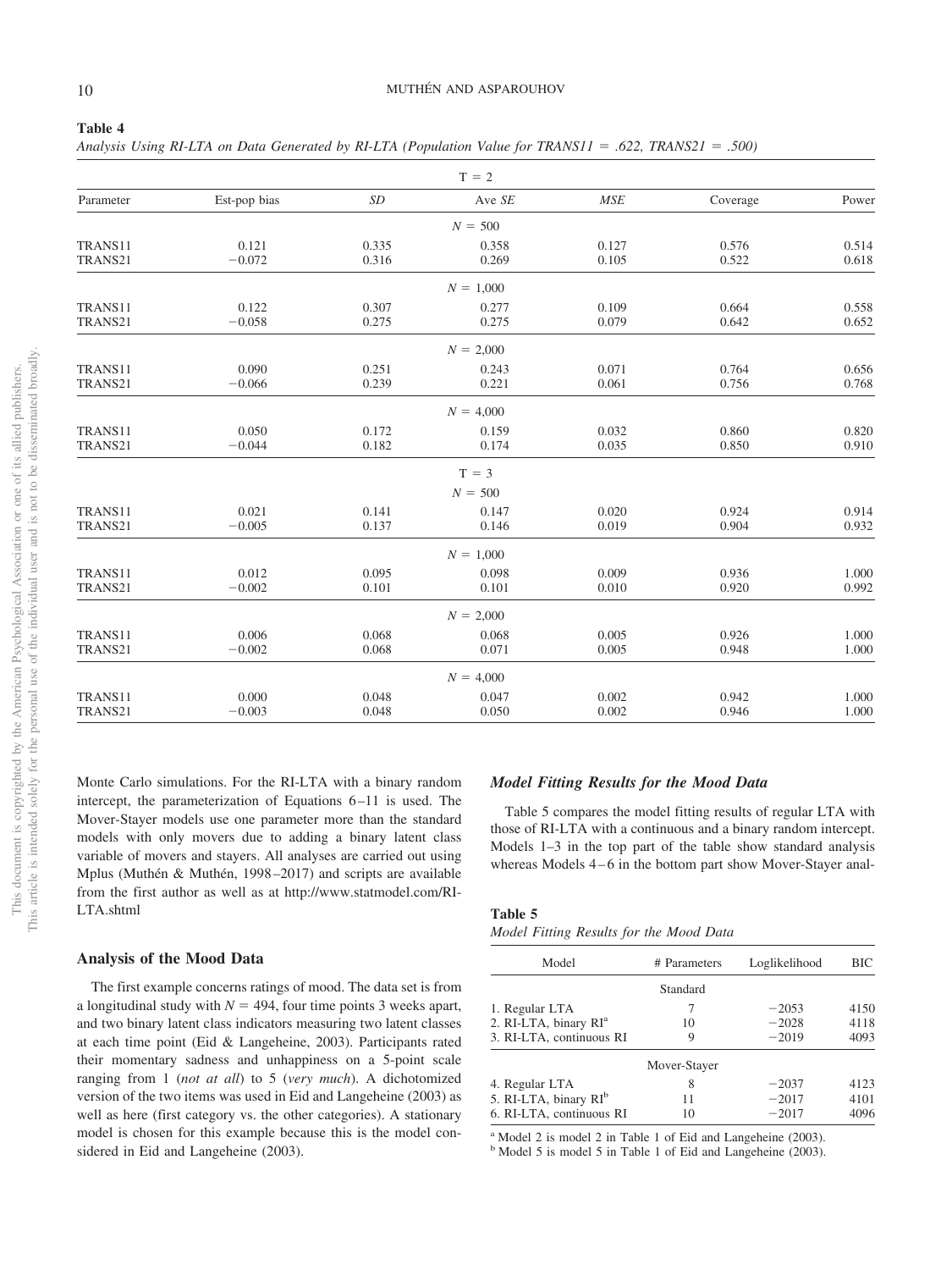ysis. Model 2 is the same as Model 2 in Table 1 of Eid and Langeheine (2003). The RI-LTA models are clearly better than the regular LTA both in terms of higher loglikelihood and lower BIC. BIC of the RI-LTA Model 2 is better than that of the regular LTA Model 1 and the RI-LTA Model 3 with a continuous random intercept factor further improves on BIC. Model 3 in fact has a better loglikelihood value than Model 2 despite having one parameter less.

Models 4–6 in the bottom part of Table 5 have the same BIC rank ordering as in the top part. For regular LTA, the Mover-Stayer version of Model 4 is preferred over the regular LTA Model 1 due to the better BIC. Similarly, using a binary random intercept, the Mover-Stayer RI-LTA Model 5 is preferred over the RI-LTA Model 2. Model 5 is Model 5 of Table 1 of Eid and Langeheine (2003) and is the preferred model in that article. In contrast, using a continuous random intercept, the RI-LTA Model 6 has a worse BIC than that of Model 3 indicating no need for Mover-Stayer modeling.

#### *Model Estimates for the Mood Data*

It is interesting to compare the model estimates for some key models of Table 5, both in terms of measurement probabilities and transition probabilities. Table 6 shows estimates from regular LTA (Model 1), regular LTA with a Mover-Stayer component (Model 4), and the continuous version of RI-LTA without a Mover-Stayer component (Model 3). Regular LTA gives quite different results than the better-fitting RI-LTA both in terms of measurement parameters and transition parameters.

#### **Table 6** *Mood Data Estimates*

|  | тооа раш емтанег |  |
|--|------------------|--|
|  |                  |  |

|                           | Classes                  |             |  |
|---------------------------|--------------------------|-------------|--|
| Variables/classes         | Not sad/happy            | Sad/unhappy |  |
|                           | Regular LTA              |             |  |
| Measurement probabilities |                          |             |  |
| Indicator                 |                          |             |  |
| Sad                       | 0.089                    | 0.902       |  |
| Unhappy                   | 0.038                    | 0.857       |  |
| Transition probabilities  |                          |             |  |
| Not sad/happy             | 0.803                    | 0.197       |  |
| Sad/unhappy               | 0.248                    | 0.752       |  |
|                           | Mover-stayer LTA: Movers |             |  |
| Measurement probabilities |                          |             |  |
| Indicator                 |                          |             |  |
| Sad                       | 0.089                    | 0.898       |  |
| Unhappy                   | 0.031                    | 0.860       |  |
| Transition probabilities  |                          |             |  |
| Not sad/happy             | 0.664                    | 0.336       |  |
| Sad/unhappy               | 0.446                    | 0.554       |  |
|                           | RI-LTA, continuous RI    |             |  |
| Measurement probabilities |                          |             |  |
| Indicator                 |                          |             |  |
| Sad                       | 0.286                    | 0.748       |  |
| Unhappy                   | 0.164                    | 0.804       |  |
| Transition probabilities  |                          |             |  |
| Not sad/happy             | 0.691                    | 0.309       |  |
| Sad/unhappy               | 0.486                    | 0.514       |  |

The measurement parameter estimates of the two regular LTA models suggest that the two indicators sad and unhappy discriminate well between the two classes, labeled as not sad/happy and sad/unhappy. The probabilities are very low in the first class and very high in the second class. For the better-fitting RI-LTA model, the class differences in probabilities are smaller showing that regular LTA gives an inflated view of class separation as discussed in the section Continuous Random Intercept.

The factor loadings of the continuous version of RI-LTA are significant with estimates (*SE*s) 2.805 (0.251) and 6.775 (2.135). The larger loading for the unhappiness indicator compared with the sadness indicator suggests that unhappiness shows a higher degree of stability over time.

The estimated transition probabilities of regular LTA have higher diagonal values suggesting more stability in class membership over time than with RI-LTA. This is in line with the Monte Carlo simulation findings of overestimated diagonal values with regular LTA shown in the bottom part of Table 3.

For RI-LTA, transitioning from the sad/unhappy class to the not sad/happy class is almost as likely as staying in the same class. The Mover-Stayer version of the regular LTA has similar transition probabilities but they are valid for only the movers, estimated as 61%; this model also has worse log likelihood and BIC.

Further insight into the RI-LTA model can be obtained by taking a closer look at the stayers in the mood data. Of the  $N = 494$ subjects, 96 (19%) give the same not sad/happy answer to both latent class indicators at all four time points and 62 (13%) give the same sad/unhappy answer. In other words, about a third of the sample consists of stayers. The RI-LTA model captures the stayers by assigning large factor values to them. To see this, factor values can be estimated by the usual maximum a priori method. With the 0, 1 metric of the factor, the 96 consistently happy subjects have the by far lowest factor score estimate of  $-1.157$  and the 62 consistently unhappy subjects have the by far highest factor score of 1.420. As discussed in the section Continuous Random Intercept, the large negative estimate implies a high probability of answering in the not sad/happy category  $(U = 0)$  at all time points and the large positive estimate implies a high probability of answering in the sad/unhappy category  $(U = 1)$  at all time points. Rather than the regular LTA categorization into movers and stayers, the random intercept factor of RI-LTA provides a continuum of more or less movement over time.

#### **Analysis of the Dating Data**

The second example concerns dating and sexual risk behavior. The data set is from the National Longitudinal Survey of Youth (NLSY97) with  $N = 2.937$ , three time points 1 year apart, and four ordinal and binary items measuring five latent classes at each time point. An LTA analysis of these data appeared in an influential article by Lanza and Collins (2008), introducing SAS PROC LTA. The items are past-year number of dating partners (0, 1, 2 or more), past-year sex (no, yes), past-year number of sexual partners (0, 1, 2 or more), and exposed to sexually transmitted disease (STD) in past year (no, yes). Covariates are gender and whether the respondent has used cigarettes, been drunk, or used marijuana in the past year. In the current analyses, the item had sex in past year is dropped due to a no response necessitating a zero answer to the item number of sexual partners, thereby avoiding an unnecessary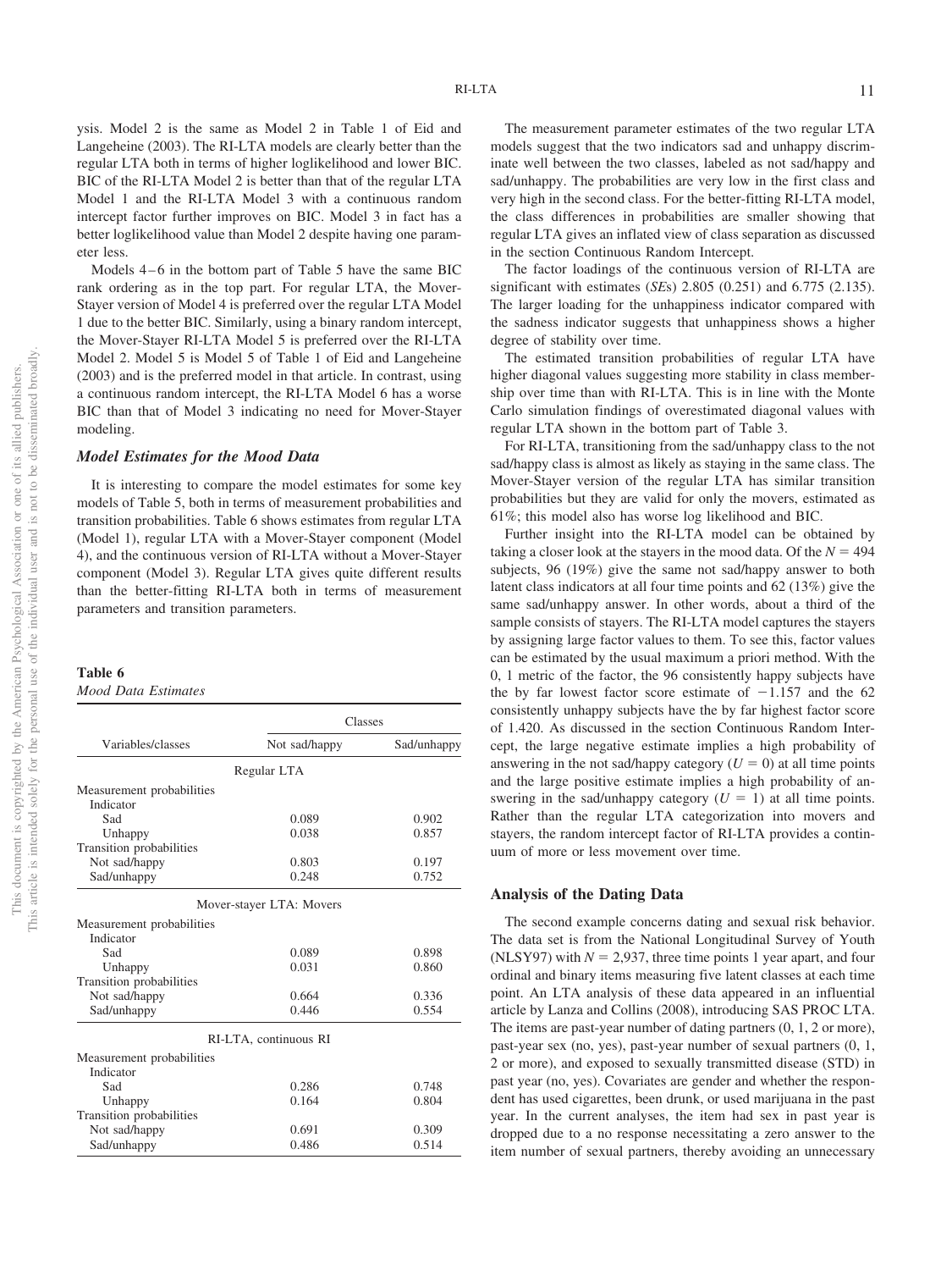violation of conditional independence. The regular LTA analyses still produce the same five-class interpretation as in Lanza and Collins (2008). A stationary model is chosen for the dating and sexual risk behavior example because unlike regular LTA as in Lanza and Collins (2008), stationarity cannot be rejected for the RI-LTA models.

# *Model Fitting Results for the Dating Data*

Table 7 compares the model fitting results of regular LTA with those of RI-LTA with a continuous and a binary random intercept. Models 1–3 in the top part of the table show standard analysis whereas Models 4–6 in the bottom part show Mover-Stayer analysis. The RI-LTA models are clearly better than the regular LTA both in term of higher loglikelihood and lower BIC. For regular LTA, BIC points to a Mover-Stayer model whereas for the RI-LTA models it does not.

# *Model Estimates for the Dating Data*

It is interesting to compare the model estimates for some key models of Table 7, both in terms of measurement probabilities and transition probabilities. Table 8 shows estimates from regular LTA (Model 1) used in Lanza and Collins (2008) and the continuous version of RI-LTA without a Mover-Stayer component (Model 3). Regular LTA gives quite different results than the better-fitting RI-LTA both in terms of measurement parameters and transition parameters.

For the regular LTA, the measurement parameter estimates show a pattern of probabilities that is very similar to that of Lanza and Collins (2008) with latent class described as nondaters, daters, monogamous, multipartner safe, and multipartner exposed where exposed refers to being exposed to STD in the past year. In parts, the RI-LTA model has a similar pattern of probabilities where the latent classes of nondaters, daters, and multiexposed can be seen. The monogamous class is however somewhat different in that having two or more dating partners is a bit more likely than having one partner. Also, the multisafe class is not found but instead a class that can be described as monogamous exposed.

The factor loadings for the continuous random intercept version of the RI-LTA model are significant with estimates (*SE*s) 1.574 (0.152), 4.194 (0.504), and 1.507 (0.246). The larger loading for the latent class indicator number of sexual partners in the last year suggests that this indicator has a higher degree of stability over time. Viewed from the perspective of measurement noninvariance discussed in the section Continuous Random Intercept, it also

# **Table 7** *Model Fitting Results for the Dating Data*

| Model                    | # Parameters | Loglikelihood | ВIС   |
|--------------------------|--------------|---------------|-------|
|                          | Standard     |               |       |
| 1. Regular LTA           | 49           | $-16202$      | 32796 |
| 2. RI-LTA, binary RI     | 53           | $-16056$      | 32535 |
| 3. RI-LTA, continuous RI | 52           | $-16043$      | 32502 |
|                          | Mover-stayer |               |       |
| 4. Regular LTA           | 50           | $-16194$      | 32787 |
| 5. RI-LTA, binary RI     | 54           | $-16053$      | 32536 |
| 6. RI-LTA, continuous RI | 53           | $-16041$      | 32506 |

indicates that this latent class indicator shows a larger amount of measurement noninvariance across subjects.

The difference in estimated transition probabilities do not show a clear pattern in the difference between regular LTA and RI-LTA. For the three latent classes with the same interpretation by the two models, the estimated transition probabilities show larger diagonal elements for regular LTA as compared with RI-LTA in two out of the three classes.

# *Measurement Invariance Testing for the Dating Data*

Lanza and Collins (2008) studied differences in LTA parameters for males and females. A first such analysis concerns measurement invariance across gender. This can be done using a multiple-group approach or equivalently by using a gender covariate that influences all latent class indicators directly. The latter approach is used here because it is more efficient computationally. To reduce the risk of distorting the measurement invariance testing, a reasonably flexible structural model for the latent class part is used here, namely, the main effect model described in the bottom part of Table 2.

[Table 9](#page-13-0) shows the model testing results for regular LTA and RI-LTA with a continuous random intercept factor. Measurement invariance can be checked using likelihood-ratio chi-square testing, in this case with 15 degrees of freedom corresponding to three latent class indicators and five latent classes for which there are gender differences. For these data, regular LTA and RI-LTA agree that invariance is rejected with  $p < .005$ . BIC, however, points to measurement invariance in both cases and for simplicity this model will used when adding other covariates.

# *Covariate Influence for the Dating Data*

The dating example has four binary covariates, gender and whether the respondent has used cigarettes, been drunk, or used marijuana in the past year. Table 10 shows the results of a second set of analyses that explores the influence of these covariates on the latent class variables and the transitions.

The regular LTA Model 1 uses the main effect model shown at the bottom of Table 2. Model 2 uses the interaction effect model for regular LTA shown at the top of Table 2 but where the interaction is only with respect to gender and not the other three covariates. This interaction model was chosen because the possible gender effect on transitions was mentioned in Lanza and Collins (2008). Contrasting the models, both BIC and chi-square testing indicate that males and females do not have different transitions.

In the RI-LTA Model 3, the covariates are allowed to influence the continuous random intercept factor while in the RI-LTA Model 4, the covariates also influence the latent class variables using the main effect parameterization shown at the bottom of Table 2. Comparing Models 3 and 4 shows that the covariate influence on the latent class variables needs to be included in the model. Model 5 is the RI-LTA counterpart to the regular LTA Model 2 which allows gender interaction effects on the transitions. This indicates that males and females do not have different transitions so in this case there is agreement with regular LTA. Comparing the best regular LTA Model 1 and the best RI-LTA Model 4, however, it is seen that both the loglikelihood and BIC are better for RI-LTA. In addition, Model 1 and Model 4 have different covariate effects. The effect of covariates on the latent class of multipartner-exposed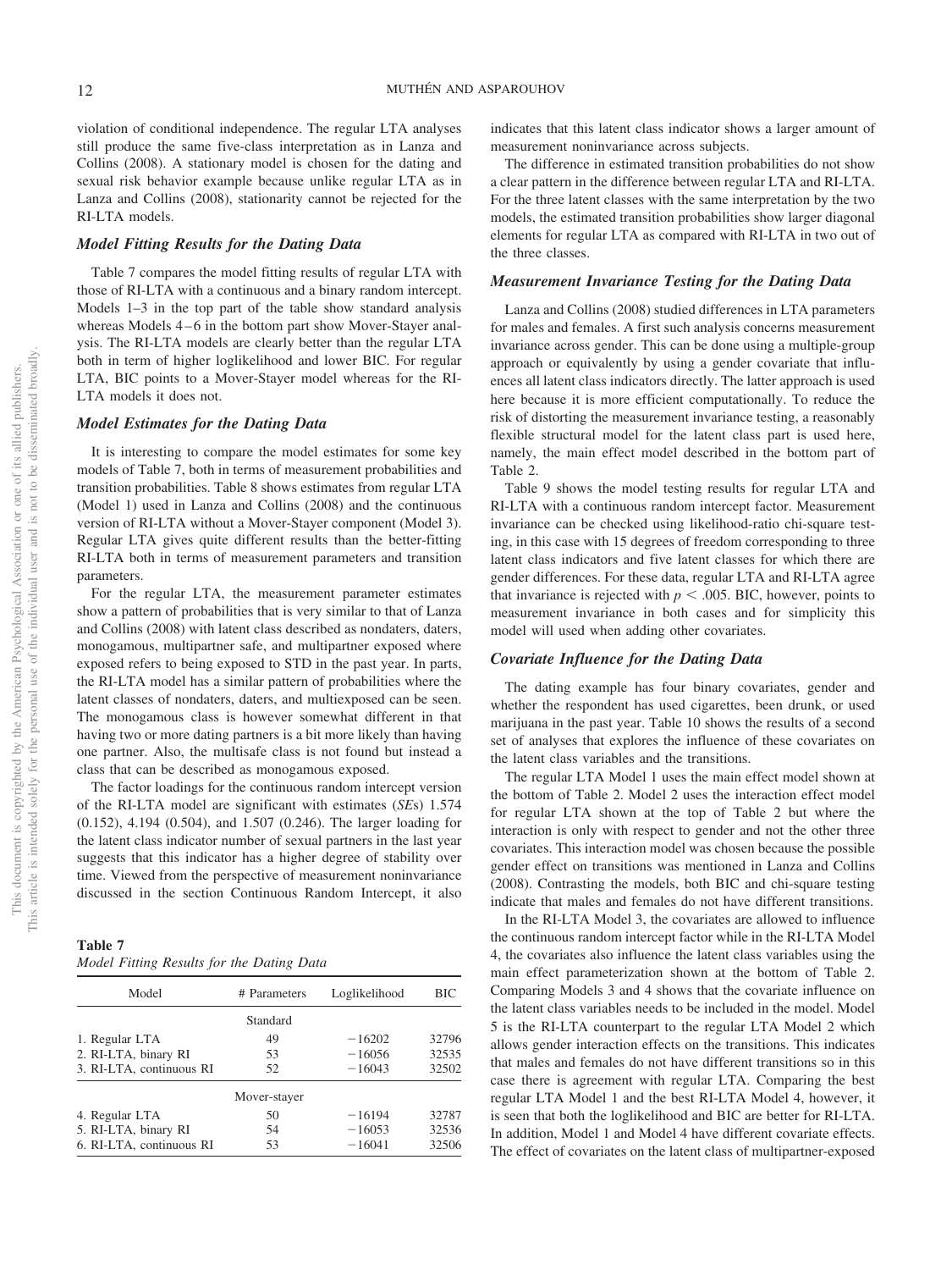| Table 8                      |  |
|------------------------------|--|
| <b>Dating Data Estimates</b> |  |

|                                | Regular LTA           |        |            |             |              |  |
|--------------------------------|-----------------------|--------|------------|-------------|--------------|--|
| Variables/classes              | Nondaters             | Daters | Monogamous | Multisafe   | Multiexposed |  |
| Measurement probabilities      |                       |        |            |             |              |  |
| # dating partners in past year |                       |        |            |             |              |  |
| $\theta$                       | 0.789                 | 0.008  | 0.096      | 0.031       | 0.025        |  |
| 1                              | 0.166                 | 0.214  | 0.641      | 0.026       | 0.044        |  |
| $\geq$ 2                       | 0.045                 | 0.778  | 0.262      | 0.943       | 0.932        |  |
| # sex partners in past year    |                       |        |            |             |              |  |
| $\Omega$                       | 0.975                 | 0.948  | 0.000      | 0.104       | 0.000        |  |
| 1                              | 0.014                 | 0.048  | 0.961      | 0.258       | 0.118        |  |
| $\geq$ 2                       | 0.011                 | 0.004  | 0.039      | 0.638       | 0.882        |  |
| Exposed to STD in past year    |                       |        |            |             |              |  |
| N <sub>0</sub>                 | 1.000                 | 1.000  | 0.385      | 1.000       | 0.187        |  |
| Yes                            | 0.000                 | 0.000  | 0.615      | 0.000       | 0.813        |  |
| Transition probabilities       |                       |        |            |             |              |  |
| Nondaters                      | 0.627                 | 0.197  | 0.096      | 0.038       | 0.042        |  |
| Daters                         | 0.023                 | 0.626  | 0.173      | 0.086       | 0.091        |  |
| Monogamous                     | 0.034                 | 0.032  | 0.679      | 0.056       | 0.199        |  |
| Multi-safe                     | 0.036                 | 0.000  | 0.177      | 0.584       | 0.203        |  |
| Multiexposed                   | 0.021                 | 0.033  | 0.201      | 0.055       | 0.690        |  |
|                                | RI-LTA, continuous RI |        |            |             |              |  |
|                                | Nondaters             | Daters | Monogamous | Monoexposed | Multiexposed |  |
| Measurement probabilities:     |                       |        |            |             |              |  |
| # dating partners in past year |                       |        |            |             |              |  |
| $\boldsymbol{0}$               | 0.861                 | 0.039  | 0.000      | 0.193       | 0.057        |  |
| 1                              | 0.041                 | 0.192  | 0.457      | 0.708       | 0.048        |  |
| $\geq$ 2                       | 0.098                 | 0.770  | 0.543      | 0.100       | 0.895        |  |
| # sex partners in past year    |                       |        |            |             |              |  |
| $\boldsymbol{0}$               | 0.922                 | 0.789  | 0.026      | 0.000       | 0.017        |  |
|                                | 0.033                 | 0.075  | 0.883      | 0.898       | 0.099        |  |
| $\geq$ 2                       | 0.045                 | 0.136  | 0.091      | 0.102       | 0.884        |  |
| Exposed to STD in past year    |                       |        |            |             |              |  |
| N <sub>0</sub>                 | 1.000                 | 1.000  | 0.485      | 0.113       | 0.398        |  |
| Yes                            | 0.000                 | 0.000  | 0.515      | 0.887       | 0.602        |  |
| Transition probabilities       |                       |        |            |             |              |  |
| <b>Nondaters</b>               | 0.583                 | 0.264  | 0.029      | 0.058       | 0.067        |  |
| Daters                         | 0.014                 | 0.660  | 0.183      | 0.013       | 0.130        |  |
| Monogamous                     | 0.008                 | 0.067  | 0.405      | 0.200       | 0.320        |  |
| Multisafe                      | 0.071                 | 0.007  | 0.040      | 0.639       | 0.243        |  |
| Multiexposed                   | 0.031                 | 0.050  | 0.172      | 0.127       | 0.619        |  |

is of special interest. In presenting these results, the log odds relates this class to the class of monogamous. For the regular LTA of Model 1, significant and positive effects are seen for male and past-year marijuana usage at all time points, with an additional significant positive effect of past-year drunkenness for the first time point. Past-year cigarette use does not have a significant effect. For the RI-LTA Model 4, only male has a significant effect and it is positive. The covariate effects on the continuous random intercept, however, are significant and positive for all the covariates. Positive effects increase the random intercept value which in turn increases the probability of the latent class indicators being in Category 1 versus Category 0 for binary indicators and increases

#### <span id="page-13-0"></span>**Table 9**

| Measurement Invariance Testing for the Dating Data: Males Versus Females |  |  |  |  |
|--------------------------------------------------------------------------|--|--|--|--|
|--------------------------------------------------------------------------|--|--|--|--|

| Model                                   | # Par's | LL.      | BIC.  | Test $(df)$           |    |
|-----------------------------------------|---------|----------|-------|-----------------------|----|
| 1. Regular LTA, invariance              | 61      | $-16123$ | 32733 |                       |    |
| 2. Regular LTA, noninvariance           | 76      | $-16097$ | 32800 | $1 \text{ vs } 2(15)$ | 52 |
| 3. RI-LTA, continuous RI, invariance    | 64      | $-15977$ | 32465 |                       |    |
| 4. RI-LTA, continuous RI, noninvariance | 79      | $-15951$ | 32532 | $3 \text{ vs } 4(15)$ | 52 |

*Note.* Scaling correction factors have not been applied. # Par's = number of parameters; LL = loglikelihood;  $df =$  degrees of freedom;  $\chi^2 =$  chi-square. Bold numbers indicate which model is favored by the chi-square test.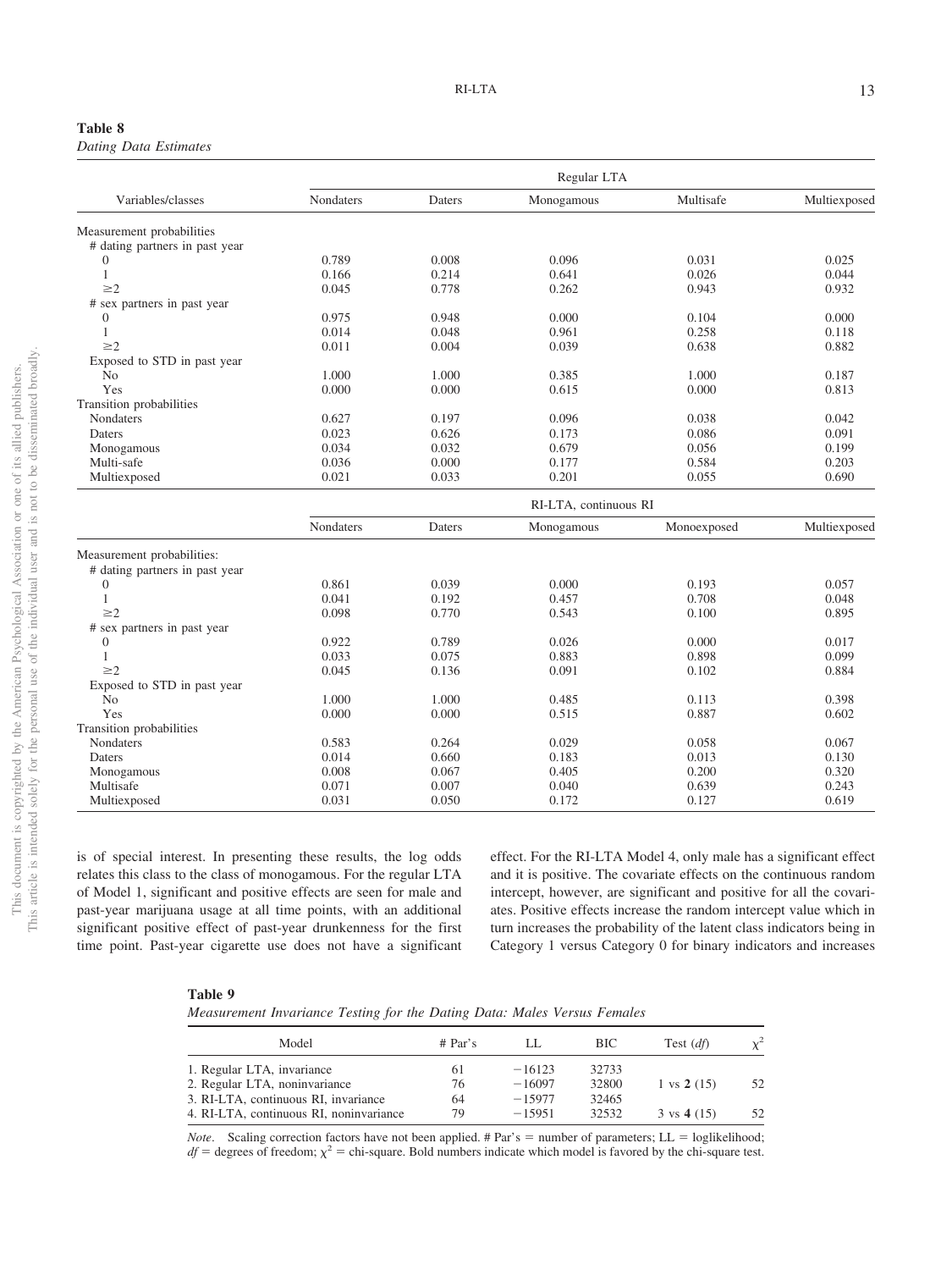# 14 MUTHÉN AND ASPAROUHOV

#### **Table 10**

*Model Testing Using Covariate Analysis for the Dating and Sexual Risk Behavior Example: Regular LTA Compared to RI-LTA With a Continuous Random Intercept*

| Model          | Covariate Influence                                         | # Par's | LL.      | BIC   | Test $(df)$                    | $\chi^2$ |
|----------------|-------------------------------------------------------------|---------|----------|-------|--------------------------------|----------|
| 1. Regular LTA | Main effects                                                | 81      | $-15630$ | 31906 |                                |          |
| 2. Regular LTA | Main effects and gender interaction effects                 | 97      | $-15621$ | 32016 | 1 vs $2(16)$                   | 18       |
| 3. RI-LTA      | Continuous RI                                               | 56      | $-15653$ | 31753 |                                |          |
| 4. RI-LTA      | Continuous RI and main effects                              | 88      | $-15461$ | 31624 | $3 \text{ vs } 4 \text{ (32)}$ | 384      |
| 5. RI-LTA      | Continuous RI, main effects, and gender interaction effects | 104     | $-15454$ | 31738 | 4 vs $5(16)$                   | 14       |

*Note*. Scaling correction factors have not been applied. # Par's = number of parameters; LL = loglikelihood;  $df =$  degrees of freedom;  $\chi^2 =$  chi-square. Bold numbers indicate which model is favored by the chi-square test.

the probabilities of the higher categories relative to the lower categories for the ordinal indicators. In other words, only male increases the latent class odds while all covariates increase the odds of answering in a more "extreme" category of the latent class indicators. The latter effect refers to a between-subject difference that is stable over time and is unrelated to latent class membership.

#### **Discussion**

This article demonstrates the need for replacing regular LTA with random intercept LTA (RI-LTA). Most importantly, RI-LTA typically fits the data better as illustrated by the examples in this article. This was also found to be the case using several other data sets, including the life satisfaction data of Langeheine and van de Pol (2002) mentioned in the section Regular LTA and the reading data of Kaplan (2008). Apart from a better fit of the model to the data, RI-LTA gives a clearer interpretation. Regular LTA suffers from estimating transition probabilities that confound betweenand within-subject influences. By allowing random intercept variation in the model, the between-subject variation is extracted from the latent class indicators so that latent class transitions over time refer to within-subject transitions. Because regular LTA does not include a random intercept, the probability of staying in the same class is typically over estimated. In addition, regular LTA overlooks information in the data which relates to measurement. Unlike regular LTA, RI-LTA allows for measurement noninvariance across subjects represented by the random intercepts. Regular LTA typically overstates the ability of latent class indicators to discriminate between latent classes. Regular LTA is also more likely to need an added Mover-Stayer component whereas the random intercept of RI-LTA captures tendencies to stay in the same latent class without such an added component. A limited simulation study indicates that for sample sizes of at least 500, RI-LTA performs well when there are three or more time points whereas with only two time points, a sample size of more than 4,000 may be needed.

While the case of categorical latent class indicators has been discussed here, the same approach can also be applied to continuous, count, or nominal latent class indicators. Several additional aspects of modeling with random intercepts are of interest and are discussed below.

# **Computational Aspects**

The RI-LTA model requires a considerably longer computational time than regular LTA. The continuous random intercept

version is the most time-consuming in that the maximumlikelihood estimation requires numerical integration but also because it needs more random starting values to replicate the best loglikelihood. While much faster than the continuous random intercept version, the binary random intercept version is also slower than regular LTA due to having one more latent class variable. Recent advances in CPU speed, multithreading, and algorithmic improvements, however, have made it practical to estimate RI-LTA models.

#### **Other Model Variations**

Several other variations of RI-LTA are possible in order to make the model more flexible. Following are five such variations that are possible in the latent variable framework of Mplus (Muthén & Muthén, 1998–2017). First, the typical assumption of a lag-1 relationship between the latent class variables  $C<sub>t</sub>$  may be relaxed. Lag-2 effects were significant per likelihood-ratio chi-square testing in the examples using the three model types. Second, the assumption of uncorrelated latent class indicators across time conditional on the latent classes and the random intercept may be relaxed. Asparouhov and Muthén (2015) presented a method for this in a regular LTA setting, allowing correlated "residuals." Several instances of correlated residuals were found for these examples using both regular LTA and RI-LTA models. Third, with the use of a binary random intercept, RI-LTA can be generalized to more than two classes and more than one latent class variable. In the examples in this article, however, there was no evidence that this was needed. Fourth, the model can be extended to include other model parts such as distal outcomes and multiple processes, the latter including the possibility to connect RI-LTA to the random intercept cross-lagged panel modeling of Hamaker et al. (2015). Fifth, a trend over time can be accommodated. In the continuous random intercept case, a slope can be added to the random intercept, for example, by letting the slope influence the latent class indicators at each time point using the same loadings as for the random intercept and allowing a slope mean to influence the outcomes over time. Using a linear trend, this did not result in a better-fitting model for the examples of this article.

#### **Future Research on RI-LTA**

Despite the promising results obtained by replacing regular LTA with RI-LTA, further explorations and extensions of this new technique are warranted. It will be useful to have more extensive Monte Carlo simulation studies for different settings, studying the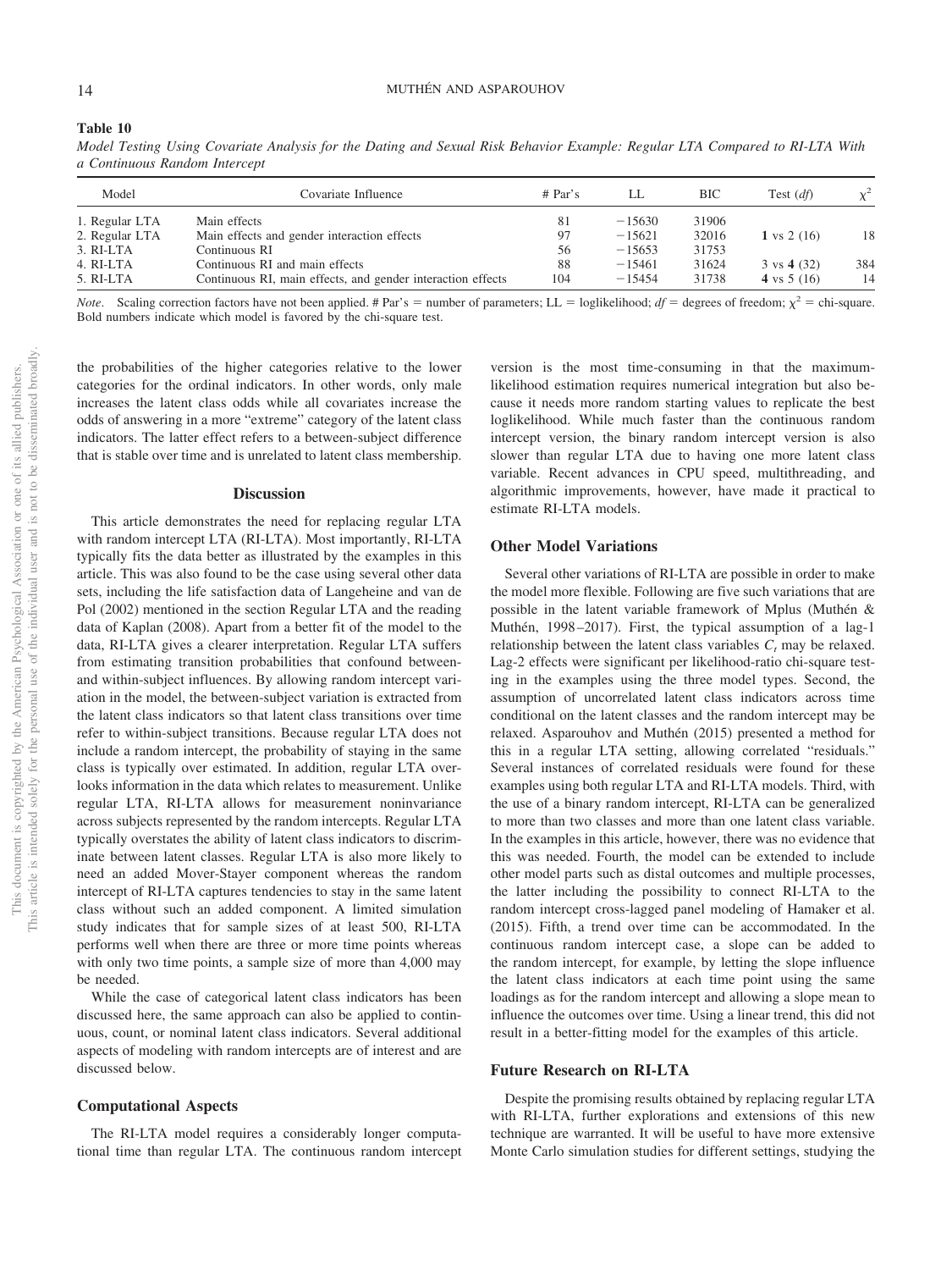sample size requirements as a function of number of time points, number of latent class indicators, number of latent classes, covariates, and so forth. The susceptibility to model misspecification should be studied. Class enumeration techniques need to be considered. It will be of interest to develop multistep analyses for including covariates and distal outcomes in line with Asparouhov and Muthén (2014) and Bakk and Kuha (2018). Multilevel versions of RI-LTA are needed when subjects are nested within schools, organizations, or communities.

#### **References**

- Altman, R. M. (2007). Mixed hidden Markov models: An extension of the hidden Markov model to the longitudinal data setting. *Journal of the American Statistical Association*, *102*(477), 201–210. [https://doi.org/10](https://doi.org/10.1198/016214506000001086) [.1198/016214506000001086](https://doi.org/10.1198/016214506000001086)
- Asparouhov, T., & Muthén, B. (2008). Multilevel mixture models. In G. R. Hancock & K. M. Samuelsen (Eds.), *Advances in latent variable mixture models* (pp. 27–51). Information Age Publishing, Inc.
- Asparouhov, T., & Muthén, B. (2014). Auxiliary variables in mixture modeling: Three-step approaches using Mplus. *Structural Equation Modeling*, *21*(3), 329–341. [https://doi.org/10.1080/10705511.2014](https://doi.org/10.1080/10705511.2014.915181) [.915181](https://doi.org/10.1080/10705511.2014.915181)
- Asparouhov, T., & Muthén, B. (2015). Residual associations in latent class and latent transition analysis. *Structural Equation Modeling*, *22*(2), 169–177.<https://doi.org/10.1080/10705511.2014.935844>
- Asparouhov, T., & Muthén, B. (2016). General random effect latent variable modeling: Random subjects, items, contexts, and parameters. In J. R. Harring, L. M. Stapleton, & S. N. Beretvas (Eds.), *Advances in multilevel modeling for educational research: Addressing practical issues found in real world applications* (pp. 163–192). Information Age Publishing, Inc.
- Bakk, Z., & Kuha, J. (2018). Two-step estimation of models between latent classes and external variables. *Psychometrika*, *83*, 871–892. [https://doi](https://doi.org/10.1007/s11336-017-9592-7) [.org/10.1007/s11336-017-9592-7](https://doi.org/10.1007/s11336-017-9592-7)
- Clogg, C. C., & Goodman, L. A. (1985). Simultaneous latent structural analysis in several groups. In N. B. Tuma (Ed.), *Sociological methodology* (pp. 81–110). Jossey-Bass Publishers.
- Cole, D. A., Martin. N. C., & Steiger, J. H. (2005). Empirical and conceptual problems with longitudinal trait-state models: Introducing a trait-state-occasion model. *Psychological Methods*, *10*(1), 3–20. [https://](https://doi.org/10.1037/1082-989X.10.1.3) [doi.org/10.1037/1082-989X.10.1.3](https://doi.org/10.1037/1082-989X.10.1.3)
- Collins, L. M., & Lanza, S. T. (2010). *Latent class and latent transition analysis: With applications in the social, behavioral, and health sciences*. Wiley.
- Collins, L. M., & Wugalter, S. E. (1992). Latent class models for stagesequential dynamic latent variables. *Multivariate Behavioral Research*, *27*(1), 131–157. [https://doi.org/10.1207/s15327906mbr2701\\_8](https://doi.org/10.1207/s15327906mbr2701_8)
- de Jong, M. G., & Steenkamp, J. B. E. M. (2010). Finite mixture multilevel multidimensional ordinal IRT models for large-scale cross-cultural research. *Psychometrika*, *75*, 3–32. [https://doi.org/10.1007/s11336-009-](https://doi.org/10.1007/s11336-009-9134-z) [9134-z](https://doi.org/10.1007/s11336-009-9134-z)
- de Jong, M. G., Steenkamp, J. B. E. M., & Fox, J. P. (2007). Relaxing measurement invariance in cross-national consumer research using a hierarchical IRT model. *Journal of Consumer Research*, *34*(2), 260– 278.<https://doi.org/10.1086/518532>
- Eid, M., Holtmann, J., Santangelo, P., & Ebner-Priemer, U. (2017). On the definition of latent-state-trait models with autoregressive effects. *European Journal of Psychological Assessment*, *33*(4), 285–295. [https://doi](https://doi.org/10.1027/1015-5759/a000435) [.org/10.1027/1015-5759/a000435](https://doi.org/10.1027/1015-5759/a000435)
- Eid, M., & Langeheine, R. (1999). The measurement of consistency and occasion specificity with latent class models: A new model and its application to the measurement of affect. *Psychological Methods*, *4*(1), 100–116.<https://doi.org/10.1037/1082-989X.4.1.100>
- Eid, M., & Langeheine, R. (2003). Separating stable from variable individuals in longitudinal studies by mixture distribution models. *Measurement: Interdisciplinary Research and Perspectives*, *1*(3), 179–206. [https://doi.org/10.1207/S15366359MEA0103\\_01](https://doi.org/10.1207/S15366359MEA0103_01)
- Fitzmaurice, G. M., Laird, N. M., & Ware, J. H. (2011). *Applied longitudinal analysis* (2nd ed.). Wiley.
- Fox, J. P. (2010). *Bayesian item response theory*. Springer.
- Graham, J. W., Collins, L. M., Wugalter, S. E., Chung, N. K., & Hansen, W. B. (1991). Modelling transitions in latent stage-sequential processes: A substance use prevention example. *Journal of Consulting and Clinical Psychology*, *59*(1), 48–57.<https://doi.org/10.1037/0022-006X.59.1.48>
- Hamaker, E. L., Kuiper, R. M., & Grasman, R. P. P. P. (2015). A critique of the cross-lagged panel model. *Psychological Methods*, *20*(1), 102– 116.
- Henry, K. L., & Muthén, B. (2010). Multilevel latent class analysis: An application of adolescent smoking typologies with individual and contextual predictors. *Structural Equation Modeling*, *17*(2), 193–215. <https://doi.org/10.1080/10705511003659342>
- Jak, S., Oort, F. J., & Dolan, C. V. (2013). A test for cluster bias: Detecting violations of measurement invariance across clusters in multilevel data. *Structural Equation Modeling*, *20*(2), 265–282. [https://doi.org/10.1080/](https://doi.org/10.1080/10705511.2013.769392) [10705511.2013.769392](https://doi.org/10.1080/10705511.2013.769392)
- Jak, S., Oort, F. J., & Dolan, C. V. (2014). Measurement bias in multilevel data. *Structural Equation Modeling*, *21*(1), 31–39. [https://doi.org/10](https://doi.org/10.1080/10705511.2014.856694) [.1080/10705511.2014.856694](https://doi.org/10.1080/10705511.2014.856694)
- Kaplan, D. (2008). An overview of Markov chain methods for the study of stage-sequential developmental processes. *Developmental Psychology*, *44*(2), 457–467.<https://doi.org/10.1037/0012-1649.44.2.457>
- Kenny, D. A., & Zautra, A. (1995). The trait-state-error model for multiwave data. *Journal of Consulting and Clinical Psychology*, *63*(1), 52– 59.<https://doi.org/10.1037/0022-006X.63.1.52>
- Langeheine, R., & van de Pol, F. (2002). Latent Markov chains. In J. A. Hagenaars & A. L. McCutcheon (Eds.), *Applied latent class analysis* (pp. 304–341). Cambridge University Press.
- Lanza, S. T., & Collins, L. M. (2008). A new SAS procedure for latent transition analysis: Transitions in dating and sexual risk behavior. *Developmental Psychology*, *44*(2), 446–456. [https://doi.org/10.1037/0012-](https://doi.org/10.1037/0012-1649.44.2.446) [1649.44.2.446](https://doi.org/10.1037/0012-1649.44.2.446)
- Lubke, G. H., & Muthén, B. (2005). Investigating population heterogeneity with factor mixture models. *Psychological Methods*, *10*(1), 21–39. <https://doi.org/10.1037/1082-989X.10.1.21>
- MacDonald, I. L., & Zucchini, W. (1997). *Hidden Markov and other models for discrete-valued time series*. Chapman & Hall.
- Mooijaart, A. (1998). Log-linear and Markov modeling of categorical longitudinal data. In C. C. J. H. Bijleveld & T. van der Kamp (eds.), *Longitudinal data analysis: Designs, models, and methods* (pp. 318– 370). Sage.
- Muthén, B., & Asparouhov, T. (2006). Item response mixture modeling: Application to tobacco dependence criteria. *Addictive Behaviors*, *31*(6), 1050–1066.<https://doi.org/10.1016/j.addbeh.2006.03.026>
- Muthén, B., & Asparouhov, T. (2009). Growth mixture modeling: Analysis with non-Gaussian random effects. In G. Fitzmaurice, M. Davidian, G. Verbeke, & G. Molenberghs (Eds.), *Longitudinal data analysis* (pp. 143–165). Chapman & Hall/CRC Press.
- Muthén, B., & Asparouhov, T. (2018). Recent methods for the study of measurement invariance with many groups: Alignment and random effects. *Sociological Methods & Research*, *47*(4), 637–664. [https://doi](https://doi.org/10.1177/0049124117701488) [.org/10.1177/0049124117701488](https://doi.org/10.1177/0049124117701488)
- Muthén, L., & Muthén, B. (1998–2017). *Mplus user's guide* (8th ed.).
- Nylund, K. L., Asparouhov, T., & Muthén, B. (2007). Deciding on the number of classes in latent class analysis and growth mixture modeling: A Monte Carlo simulation study. *Structural Equation Modeling*, *14*(4), 535–569.<https://doi.org/10.1080/10705510701575396>